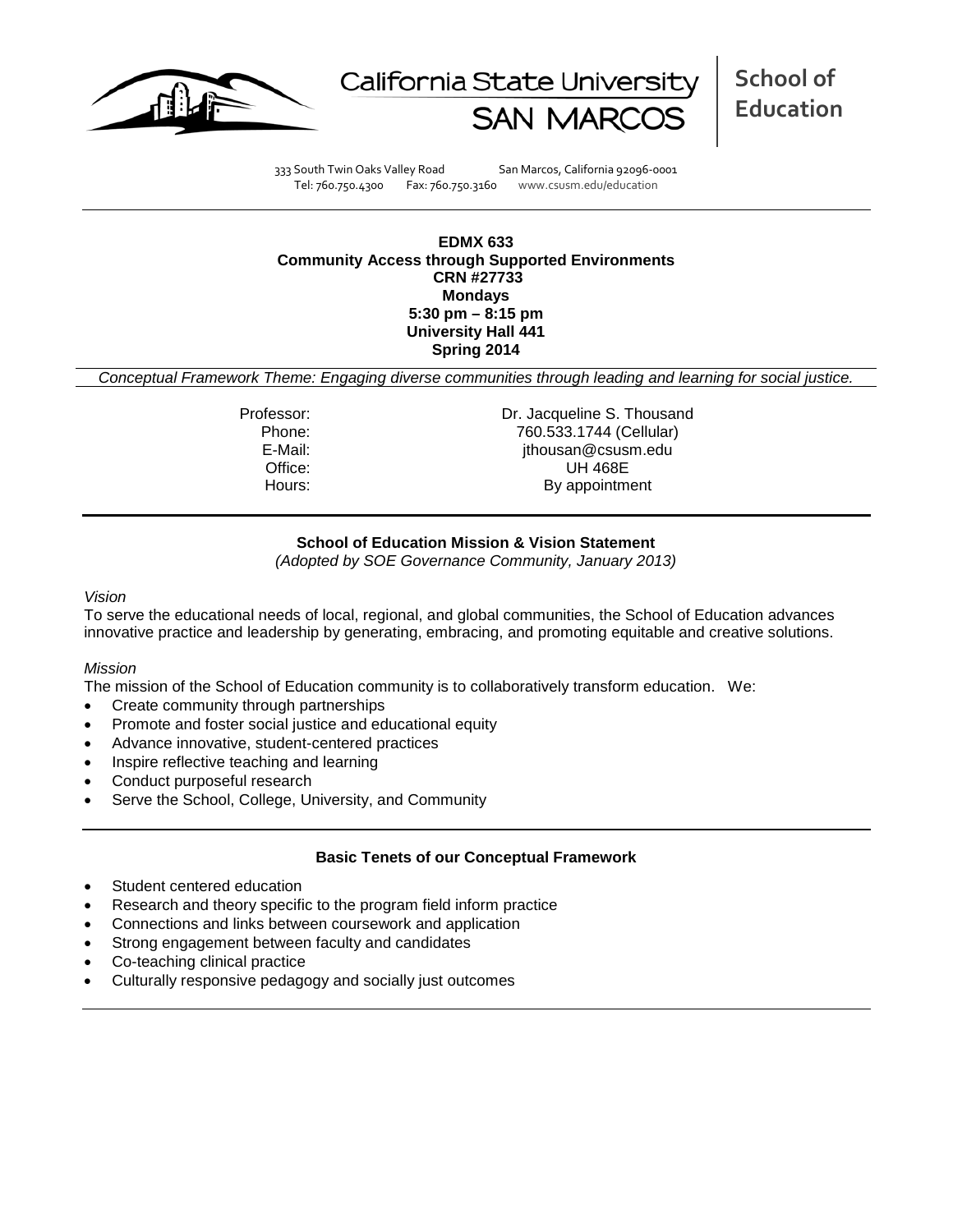# **Table of Contents**

<span id="page-1-0"></span>

| 1.  |  |
|-----|--|
| 2.  |  |
| 3.  |  |
| 4.  |  |
| 5.  |  |
| 6.  |  |
| 7.  |  |
| 8.  |  |
| 9.  |  |
|     |  |
| 10. |  |
| 11. |  |
| 12. |  |
| 13. |  |
| 14. |  |
|     |  |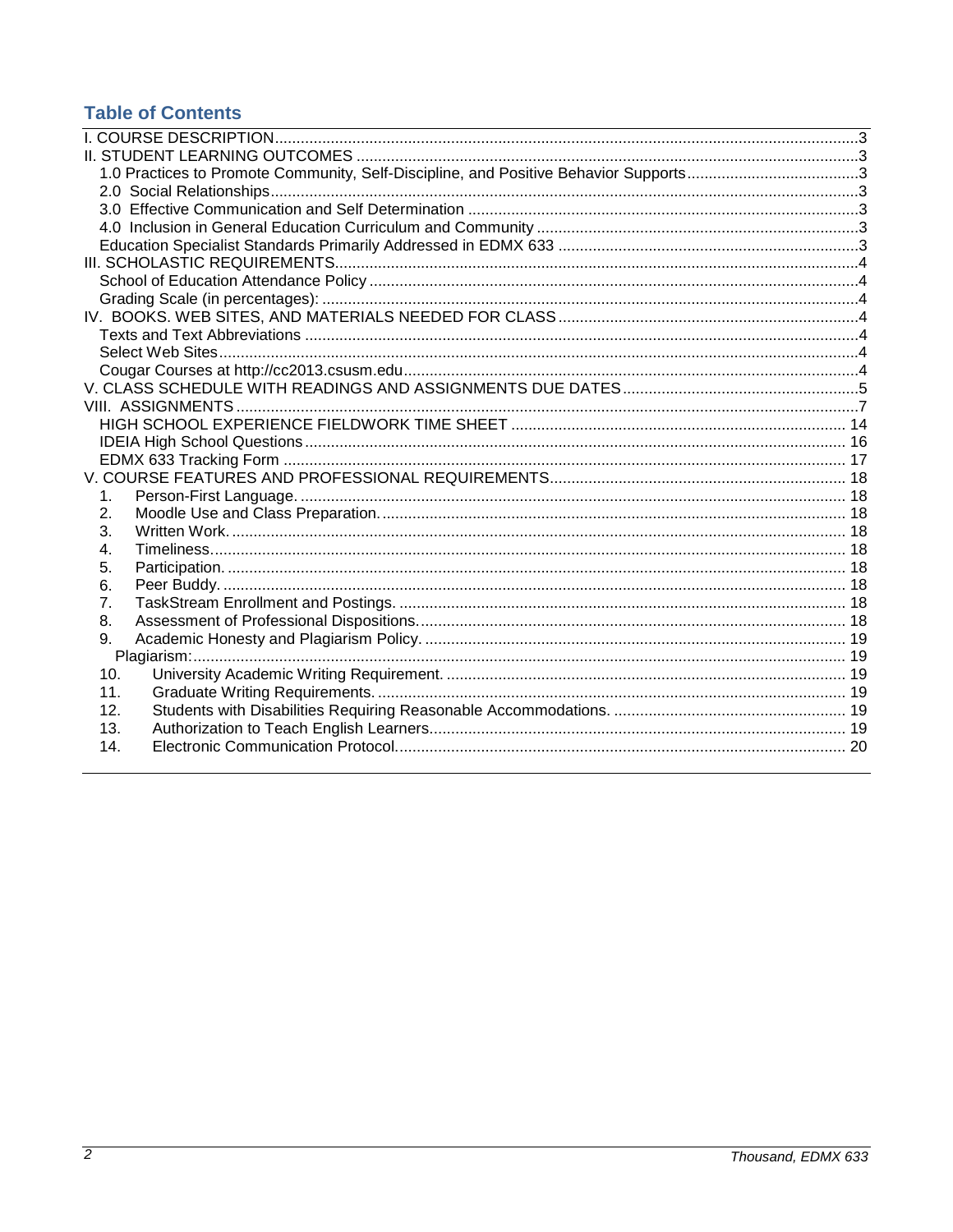# **I. COURSE DESCRIPTION**

Focuses on methods and strategies for facilitating learner access and growth in academic, social relationship, communication, vocational, personal, recreational, community, and functional life skill domains. Emphasizes the development and implementation of positive behavioral support plans and interventions that address students' behavioral, social, and motivational needs as well as transition planning, family-centered assessment, student empowerment, conflict resolution, and friendship development.

# <span id="page-2-0"></span>**II. STUDENT LEARNING OUTCOMES**

Candidates demonstrate knowledge and skills in:

### <span id="page-2-1"></span>**1.0 Practices to Promote Community, Self-Discipline, and Positive Behavior Supports**

- 1.1 the use of formal and informal cooperative group learning structures and class meetings to create a caring and cooperative classroom climate
- 1.2 the use of a "pyramid" hierarchy of classroom management and intervention skills to prevent behavioral disruptions and create a climate of responsibility
- 1.3 the design, implementation, and evaluation of programs to teach and/or strengthen acceptable behavior and reduce unacceptable behavior through observation, ecological analysis, and interpretation of the communicative intent of behavior
- 1.4 laws, regulations, and ethics governing behavioral supports of students with special needs from diverse cultural, linguistic, and socioeconomic background
- 1.5 the use of peer tutoring, partner learning, and peer mediation programs to promote natural peer supports and peer mediated instruction, support, and problem solving
- 1.6 student, family, and teacher involvement in IEP, ITP, and age of majority rights activities at the secondary level

# <span id="page-2-2"></span>**2.0 Social Relationships**

- 2.1 methods for creating a positive school climate, developing a community of learners, and facilitating social behavior in diverse educational settings based upon the Circle of Courage
- 2.2 the integration of social skills and social skill curricula into the general education curriculum and cooperative group learning and partner learning structures
- 2.3 methods for teaching interpersonal skills, including conflict resolution
- 2.4 the use of Circles of Friends and other friendship-building methods to build social networks
- 2.5 the use of assessment methods such as MAPS to identify IEP goals and objectives that address valued life outcomes, including social relationships

#### <span id="page-2-3"></span>**3.0 Effective Communication and Self Determination**

- 3.1 the preparation of students to be self-advocates, using principles of self determination
- 3.2 accurately detecting and interpreting the communicative intent of behavior (e.g., via Process Communication)
- 3.3 the identification of communication supports for students with communication challenges

#### <span id="page-2-4"></span>**4.0 Inclusion in General Education Curriculum and Community**

- 4.1 the use of creative problem solving to formulate supports for students who present behavioral challenges or who have disabilities so they can meaningfully participate in shared activities in general education and community environments
- 4.2 the use of ecological analysis, functional analysis of behavior, and principles of positive behavioral supports to facilitate participation in inclusive settings
- 4.3 the use of person-centered approaches (e.g., MAPs, Multiple Intelligences) to assess and develop instruction, IEP goals, and Individualized Transition Plan goals and activities for school-age and postsecondary employment, living, and continuing education opportunities

#### <span id="page-2-5"></span>**Education Specialist Standards Primarily Addressed in EDMX 633**

- Program Standard 4: Effective Communication and Collaborative Partnerships
- Program Standard 11: Typical and Atypical Development
- Program Standard 12: Behavioral, Social, and Environmental Supports for Learning
- Program Standard 13: Curriculum and Instruction of Students with Disabilities

Program Standard 14: Creating Health Learning Environment

Mild/Mod. Standard 3: Planning and Implementing Mild/Moderate Curriculum and Instruction

Mild/Mod. Standard 4: Positive Behavior Support

Mod./Severe Standard 3: Developing Social Interaction Skills and Facilitating Social Context

Mod./Severe Standard 4: Assessment, Program Planning, and Instruction

Mod./Severe Standard 6: Positive Behavior Support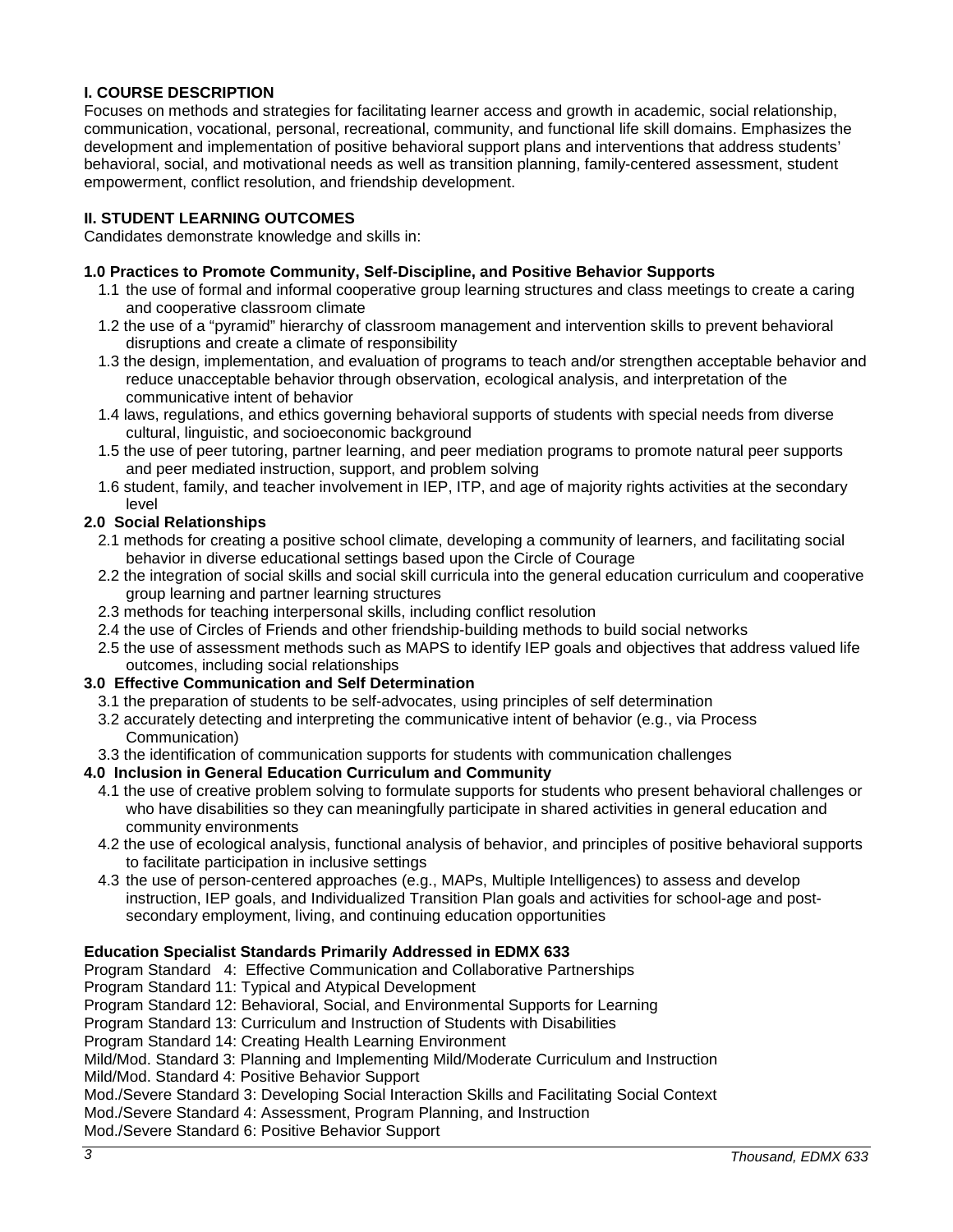#### <span id="page-3-0"></span>**III. SCHOLASTIC REQUIREMENTS**

#### <span id="page-3-1"></span>**School of Education Attendance Policy**

Due to the dynamic and interactive nature of courses, all students are expected to attend and actively participate in all classes. Students must attend at least 80% of class and online session time in order to receive a passing grade for the course (at the discretion of the instructor). Should there be extenuating circumstances, notify the instructor immediately. (Adopted, Dec., 1997).

### <span id="page-3-2"></span>**Grading Scale (in percentages):**

**A: 93-100 A-: 90-92 B+: 78-89 B: 83-86 B-: 80-82 C+: 78-79**

**NOTE**: The minimum acceptable grade for a course in the professional education credential sequence is C+. A "B" average must be maintained for continuation in the program.

# <span id="page-3-3"></span>**IV. BOOKS. WEB SITES, AND MATERIALS NEEDED FOR CLASS**

#### <span id="page-3-4"></span>**Texts and Text Abbreviations**

Gallaher, B. & Hinkleman, K. (2012). *Intentional teaming: Shifting organizational culture.* Toronto, ON: Inclusion Press. (Text purchased in EDMX 631 for \$17.50)

Kagan, S., Kyle, P., & Scott, S. (2004). *Win-win discipline: Strategies for all discipline problem.* San Clemente, CA: Kagan Publishing. (KKS) (Order directly from Kagan Publishing.)

Snell, M. E. & Brown F. (2011). Instruction of students with severe disabilities. Boston: Pearson. (S&B) [Also used in EDMX 622, 627, 631, 632, and 635]

Villa, R., Thousand, J., & Nevin, A. (2010). *Collaborating with students in instruction and decision making: The untapped resource.* Thousand Oaks, CA: Corwin Press. (VTN)

#### <span id="page-3-5"></span>**Select Web Sites**

[www.cde.ca.gov/be/st/ss/documents/healthstandmar08.pdf](http://www.cde.ca.gov/be/st/ss/documents/healthstandmar08.pdf) Health Education Content Standards<br>http://www.cde.ca.gov/ci/he/cf/ Health Frameworks for CA Public Schools Health Frameworks for CA Public Schools [www.pbis.org](http://www.pbis.org/) **Positive Behavior Supports** [www.pent.ca.gov](http://www.pent.ca.gov/) **Positive Environment, Network of Trainers** [www.helensandersonassociates.co.uk/reading-room/how/person-centred-planning.aspx](http://www.helensandersonassociates.co.uk/reading-room/how/person-centred-planning.aspx) MAPs <http://www.youtube.com/watch?v=k0xgjUhEG3U>Big Bang Theory – Friendship Algorithm

#### <span id="page-3-6"></span>**Cougar Courses at http://cc2013.csusm.edu**

The Cougar Courses site provides the syllabus, rubrics, assignment "drop boxes," examples of assignments, and reading materials (as PDF and word documents) not included in texts or at public websites.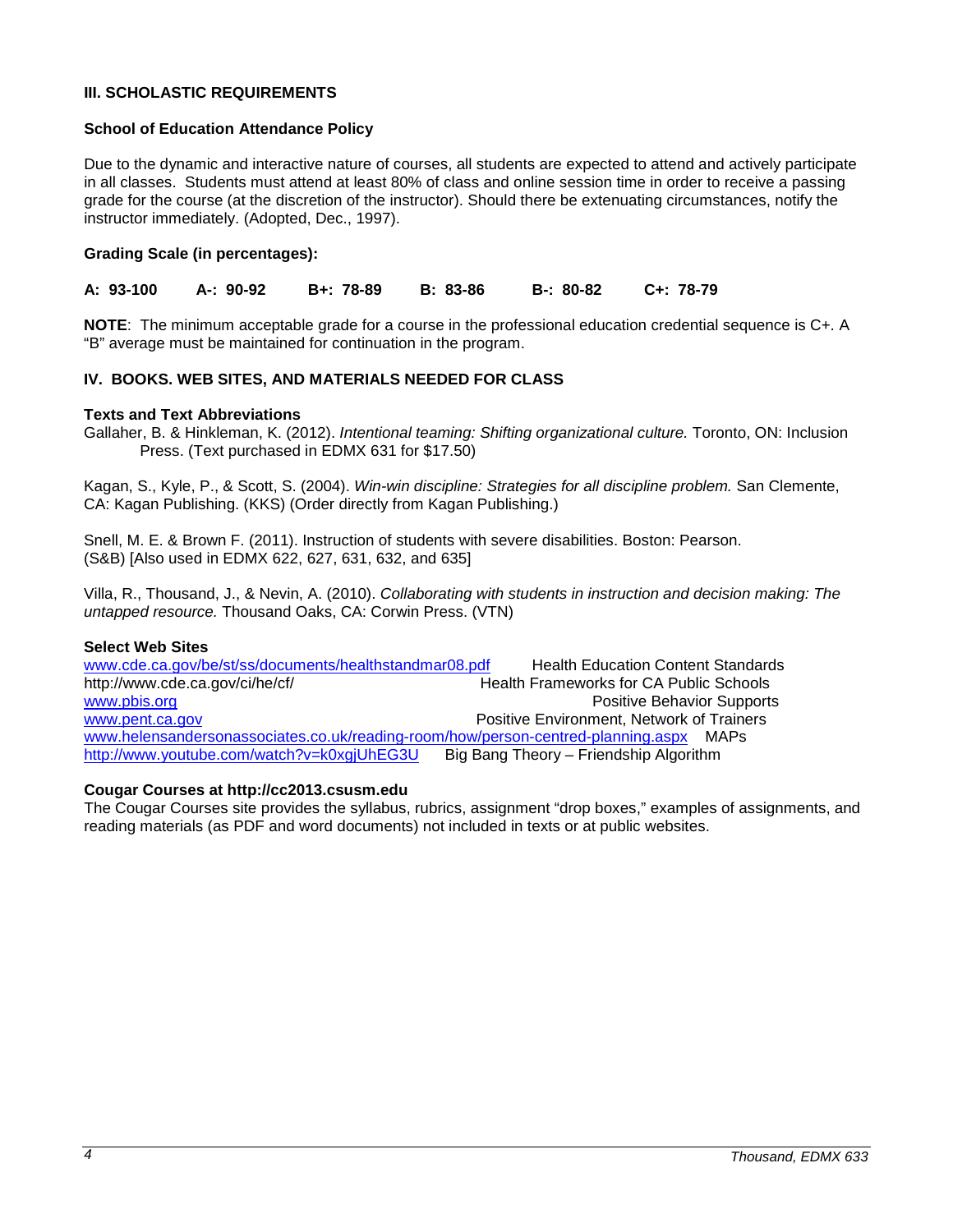# <span id="page-4-0"></span>**V. CLASS SCHEDULE WITH READINGS AND ASSIGNMENTS DUE DATES**

To the right of each topic are readings and assignments due for that class*.* Text names are abbreviated (e.g., KKS, S&B, VTN). Other documents are posted on Moodle. Please bring materials to class, as requested.

| <b>CLASS</b>                   | <b>DATE</b> | <b>TOPIC</b>                                                                                                                                                   | <b>READINGS DUE</b>                                                                                                                                                                                                                         | <b>ASSIGNMENTS</b><br><b>DUE</b>                                                                               |
|--------------------------------|-------------|----------------------------------------------------------------------------------------------------------------------------------------------------------------|---------------------------------------------------------------------------------------------------------------------------------------------------------------------------------------------------------------------------------------------|----------------------------------------------------------------------------------------------------------------|
| #1                             | 1/27        | Circle of Courage;<br>H.S. IDEIA assignment;<br>ABCDs of self-discipline                                                                                       | <b>KKS 18</b>                                                                                                                                                                                                                               | Purchase KKS &<br>VTN texts                                                                                    |
| #2                             | 2/3         | Creating healthy learning<br>environments;<br>The discipline pyramid -<br>prevention, quick recovery,<br>class meetings                                        | Reflection #1 prompt in syllabus<br>Optional: KKS 6.4 - 6.27                                                                                                                                                                                | Reflection #1<br>(5 points)                                                                                    |
| #3                             | 2/10        | Next steps recovery;<br>Oral and written planning;<br>The planning room;<br>Students as co-teachers;<br>Intro to PBS Expert<br>Instruction assignment          | Reflection #2 prompt in syllabus<br>Optional: KKS Chs. 14 & 15<br>Optional: VTN Chs. 3 & 4 - Students as<br>Peer Tutors & Co-Teachers                                                                                                       | Reflection #2<br>(5 points)                                                                                    |
| #4                             | 2/17        | Self-determination and<br>intensive discovery Circles;<br>MAPs & MAPs assignment                                                                               | Reflection #3 prompt in syllabus<br>Study 1) MAPs materials on Moodle; 2)<br>VTN Ch. 7; 3) Person-centered planning<br>in S&B on pp. 110-111, 262, 531-533, &<br>581-582; & 4) Intensive Discovery on pp.<br>59 - 65 in Intentional Teaming | Reflection #3<br>(5 points)<br>See Readings Due<br>tonight to left                                             |
| #5                             | 2/24        | Conflict mediation -<br>Interrupting troubling<br>behavior via Process<br>Communication                                                                        | See Reflection #4 prompt in syllabus<br>Process Communication materials on<br>Moodle - Bring hard copy to class                                                                                                                             | Reflection #4<br>(4 points)                                                                                    |
| #6                             | 3/3         | PBS Expert Instruction (10<br>points) on elements of an<br>effective PBSP; Sensory<br>regulation & PBSP<br>Co-Teacher: Kathy<br>Montilluer                     | PBS Expert Team prompt in syllabus;<br>Bring to class S&B<br>Social stories & sensory integration pdfs<br>on Moodle;<br>Optional: KKS Chs. 10 - 12<br>Optional: www.pent.ca.gov<br>(find BIP Desk Reference)                                | PBS Expert Team<br>Instruction<br>$(10$ points);<br>Preview of Austin<br>materials for PBSP<br>in-class design |
|                                | 3/10        | <b>NO CLASS MEETING</b>                                                                                                                                        | H.S. IDEIA & MAPS Preparation                                                                                                                                                                                                               |                                                                                                                |
| #7 &<br>#8<br>$5:15 -$<br>9 pm | 3/17        | In-class design of PBSP<br>Note: This is a "double"<br>class from 5:15 to 9 p.m.<br>Pizza provided                                                             | Bring to class "Austin PBSP" pdf materials<br>for in-class PBSP simulation (12 points)<br>Optional: KSS Chs. 16 & 17 (FBA/BIP)                                                                                                              | In-class PBSP<br>Plan Development                                                                              |
| #9                             | 3/24        | <b>Introduction to social</b><br>skills instruction & Credo<br>of Support Final Exam;<br>The Hidden Curriculum;<br><b>Co-Teacher: Stephen</b><br><b>Hinkle</b> | Preview: S&B Chapter 11 and pp. 52 - 58<br>of Intentional Teaming for Credo of<br>Support Exam Assignment                                                                                                                                   |                                                                                                                |
|                                | 3/31        | <b>NO CLASS MEETING:</b><br><b>CESAR CHAVEZ DAY &amp;</b><br><b>SPRING BREAK</b>                                                                               | Social Skills Lesson Plan;<br>CGL Jigsaw preparation; Credo of<br>Support Final Exam preparation                                                                                                                                            | H.S. IDEIA<br>(20 points)                                                                                      |
| #10                            | 4/7         | Social skills lesson<br>planning;<br><b>Modeling of social skills</b><br>lesson;<br><b>CGL Jigsaw assignment</b>                                               | Print or have access (on Moodle) to<br>Social Skills Class Materials, Lesson Plan<br>Template, & Sample Lessons                                                                                                                             | MAPS (25 Points)                                                                                               |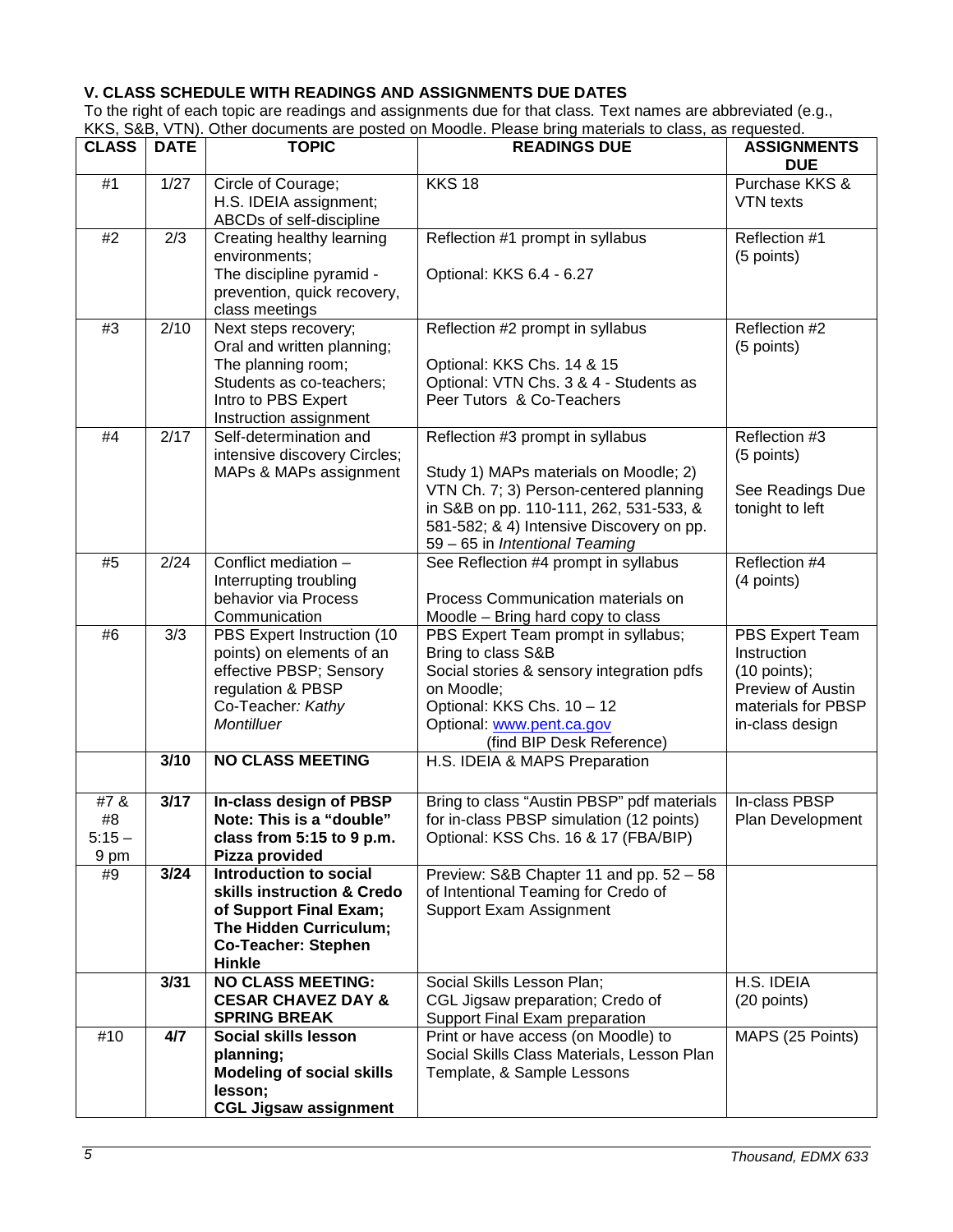| <b>CLASS</b> | <b>DATE</b> | <b>TOPIC</b>                                                                                                                       | <b>READINGS DUE</b>                                                                                                                      | <b>ASSIGNMENTS</b><br><b>DUE</b>                                        |
|--------------|-------------|------------------------------------------------------------------------------------------------------------------------------------|------------------------------------------------------------------------------------------------------------------------------------------|-------------------------------------------------------------------------|
| #11          | 4/14        | Social Skills Lesson Peer<br><b>Review &amp; Revision;</b><br>Introduction to<br><b>Cooperative Group</b><br><b>Learning (CGL)</b> | Bring to class VTN<br>Optional: KKS Ch. 19 (Cooperative<br>Learning & MI)                                                                | Social Skills<br>Lesson Plan - Bring<br>to class for peer<br>review     |
| #12          | 4/21        | <b>Goal structures &amp; "PIGS</b><br><b>Face" elements of CGL</b>                                                                 |                                                                                                                                          | <b>Post Social Skills</b><br>Lesson in DRAFT<br>Drop Box                |
| #13          | 4/28        | <b>CGL Jigsaw Instruction</b><br>$(10$ points);<br><b>Quick Cooperative</b><br><b>Structures</b>                                   | See CGL Jigsaw prompt in syllabus                                                                                                        | CGL Jigsaw<br>(10 points)                                               |
| #14          | 5/5         | <b>Experience/deconstruct a</b><br>formal CGL lesson                                                                               | Bring to class: Villa, 1000 & Nevin<br><b>Collaborating with Students</b>                                                                | <b>Post Social Skills</b><br>Lesson in FINAL<br>Drop Box (20<br>points) |
| #15          | $5/12$      | <b>Credo of Support Final</b><br><b>Exam In-Class</b><br>Construction;<br><b>Course and program</b><br>evaluation & celebration    | See Credo of Support prompt in syllabus.<br>Bring notes and "construction" materials<br>to class.<br>Bring Intentional Teaming to class. | Credo of Support<br>Final Exam<br>Preparation (9<br>points)             |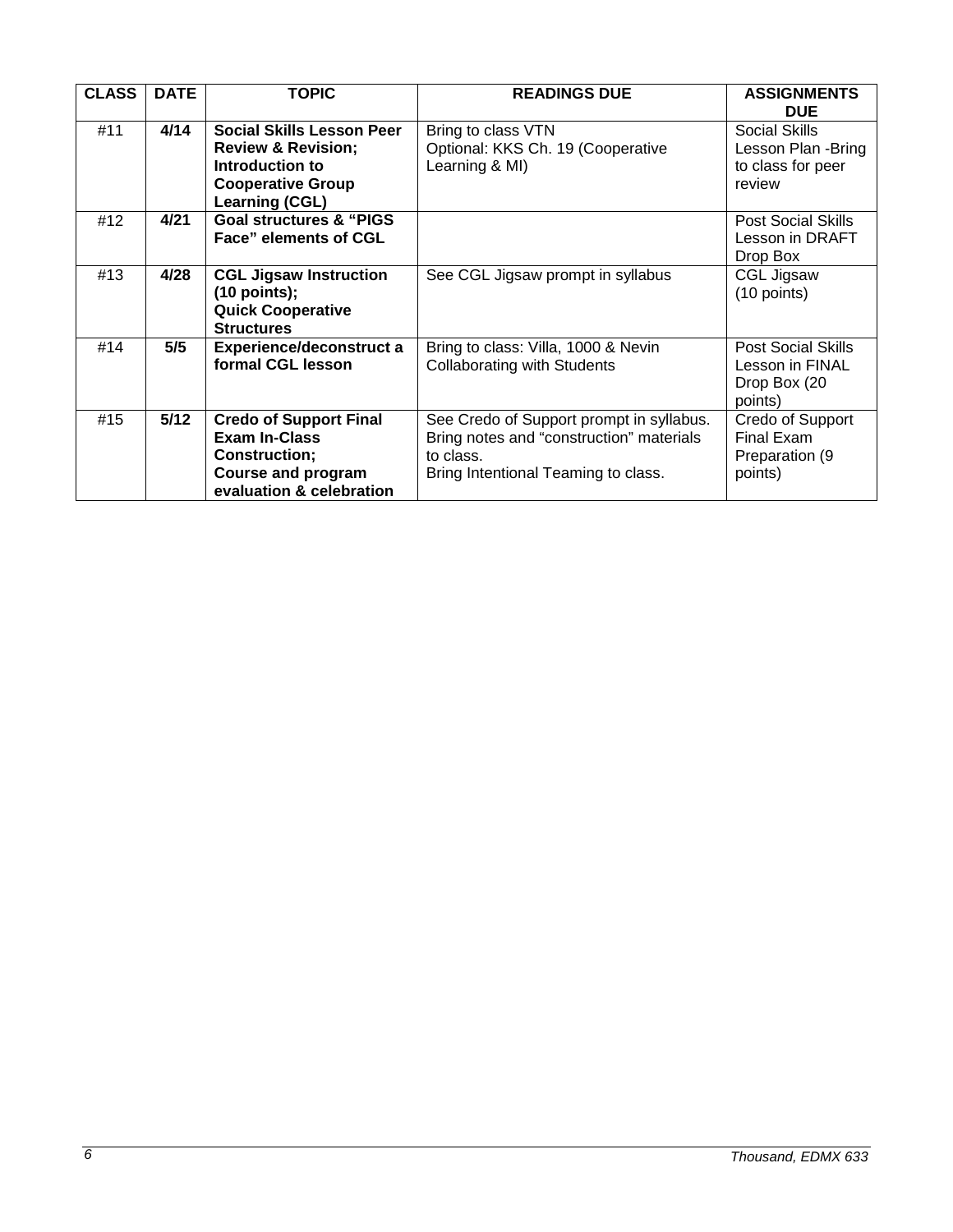### <span id="page-6-0"></span>**VIII. ASSIGNMENTS**

| (75 points)   |
|---------------|
| $(19$ points) |
| (20 points)   |
| (10 points)   |
| (20 points)   |
| $(10$ points) |
| (12 points)   |
| (25 points)   |
| $(09$ points) |
| 200 points    |
|               |

# **Face-to-Face Class Participation (5 points/class X 15 classes = 75 points maximum)**

The purpose of this requirement is to ensure active participation during class sessions and opportunities to demonstrate collaborative teaming and cooperative group small group interpersonal skills. Because group activities and other active learning procedures are used to introduce and reinforce substantial amounts of material addressed in this course, regular attendance and participation is critical. If a candidate needs to miss part or all of a class, the instructor must be informed in advance. Candidates are responsible for requesting a makeup assignment for any absence. A candidate may not pass this class if 20% or more of class session time is missed (except in rare cases of extreme hardship when expected competences have been demonstrated.)

### **Reading Reflections (19 points maximum)**

The purpose of the reading reflections is to provide candidates with regular opportunities to demonstrate their understanding of and ability to apply critical aspects of professional practice and standards. For full credit, each reflection must be word processed and submitted on or before the date due. Be prepared to discuss reflections in class in order to receive full credit.

Reflection #1 5 points maximum Reflection #2 5 points maximum Reflection #3 5 points maximum<br>Reflection #4 4 points maximum 4 points maximum

# **Criteria for Written Products:**

- The content of each assigned reading is clearly referred to in the document.
- Higher order thinking skills that go beyond reiteration of content (e.g., application, analysis, synthesis, evaluation of content) are clearly demonstrated.
- Spelling, grammar, and mechanical aspects of writing are accurate.
- Thoughts are well organized; section headings are provided as needed.
- The document is word-processed.
- The document is submitted on or before the date due.

#### **Reflection Prompt Questions and Due Dates:**

See prompt questions for reflections on subsequent pages. See class schedule for due dates.

#### **Extra Credit Option (3 points maximum)**

You may request the opportunity to earn an optional 3 extra credit points by

a) implementing your social skills lesson plan and preparing a reflection on your implementation or b) reading an unassigned chapter in the KKS or VTN text and preparing a comprehensive reflection on what you learned and how you will use the content. Other extra credit options may be negotiated with the instructor.

#### **Reading Reflection #1 (5 points)**

Read Chapters 1 and 9 of the Villa, Thousand, and Nevin (VTN) *Collaborating with students in instruction and decision making: The untapped resource* text. Which two of the rationale for collaborating with students in Chapter 1 are the most compelling for you? Why? Which of the strategies and tools presented in Chapter 9 are new to you? Which must you absolutely include in your OWN discipline pyramid? Be as comprehensive and inclusive as you can for this last question. (2 or more pages)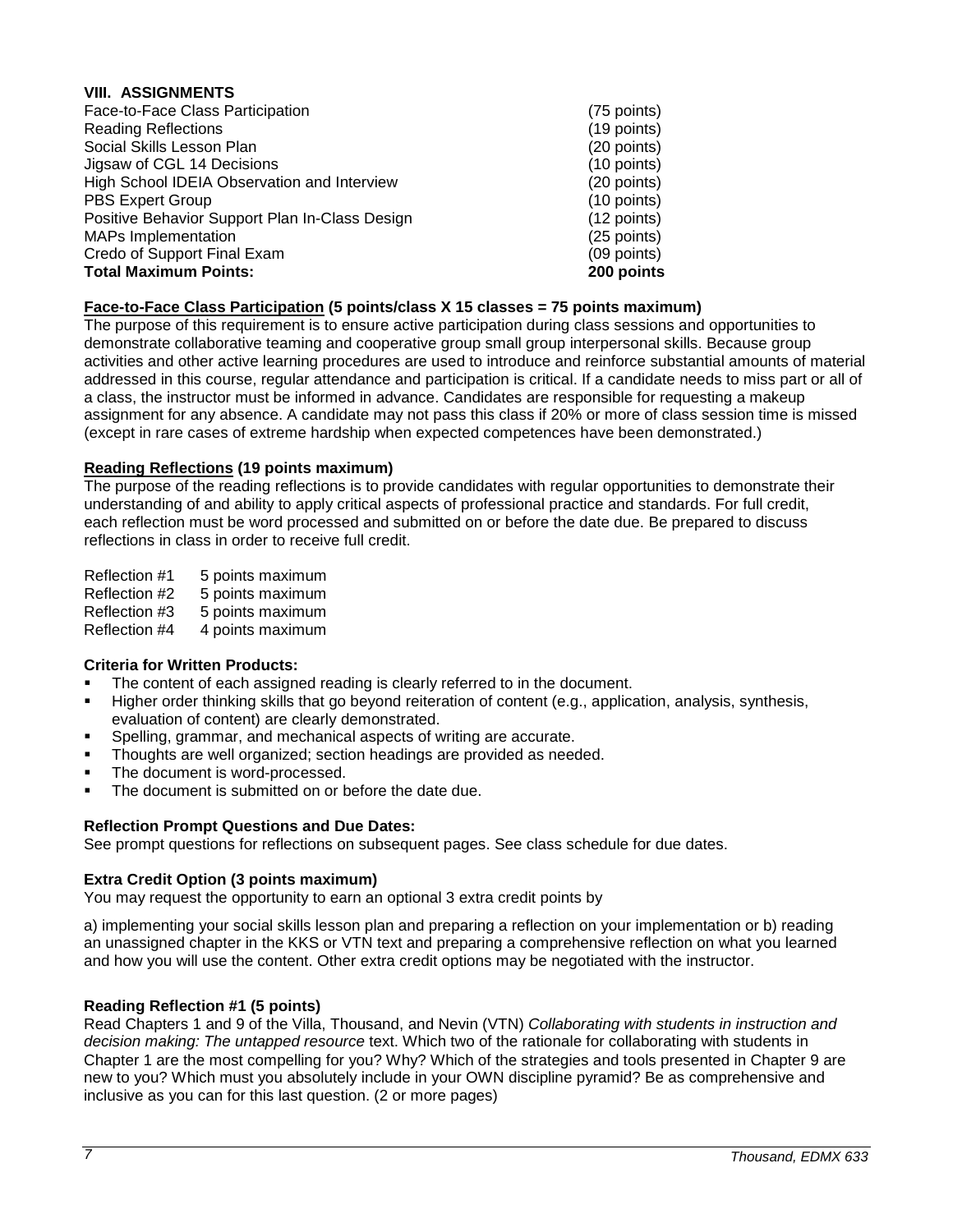### **Reading Reflection #2 (5 points)**

Watch these two introductory YouTube videos to become oriented to Win Win Discipline. <http://www.youtube.com/watch?v=cAciWa6H4To> [http://www.youtube.com/watch?v=FU1A4GEgX0k&feature=youtube\\_gdata\\_player](http://www.youtube.com/watch?v=FU1A4GEgX0k&feature=youtube_gdata_player)

Then read pages iii – xxi and Chapters 1, 2, 3, & 7 of the KKS text.

**Part 1.** Create a graphic organizer to help you remember the 4 types of disruptions, the 7 positions, the 3 pillars, and key 'win-win' principles. (If you wish to use prepared graphic organizers, you can search the web for templates by goggling "graphic organizer." If you type into your search engine "thinking maps graphic organizers," you will get several resources. An article that shows the 8 thinking maps is posted on Moodle. It is a research-based strategy, so very worthy of your attention!

**Part 2.** Compose a 1-paragraph summary of how the information in these chapters and pages interface with the four dimensions of the Circle of Courage. To learn more about the Circle of Courage, see Chapter 1 of VTN, the Moodle home page, and google "Circle of Courage" and "Reclaiming Youth at Risk."

# **Reading Reflection #3 (5 points)**

This reflection has two parts.

**Part 1.** Chapter 8 of the Kagan, Kyle, & Scott (KKS) focuses upon preventative procedures on the bottom of the discipline pyramid (see Figure 9.1 of Chapter 9 of VTN). Select *two* preventative procedures for *each of the 7 positions* (for a total of 14 procedures) that absolutely must be on the bottom level of your OWN discipline pyramid. Compose a brief rationale as to why you selected the procedures for each position. (2 points)

**Part 2.** Chapter 13 of the KKS text is a gold mine of structures and strategies for responding to the 7 positions. This reflection is designed to assist you to add content to the levels of the discipline pyramid (see Figure 9.1 of Chapter 9 of VTN). Select *two* strategies/structures for *each of the 7 positions* (for a total of 14) that absolutely must be on your discipline pyramid. Namely, 1) name each of the 14 strategies/structures you select; 2) indicate where on the five levels of the discipline pyramid each of the 14 strategies/structures belongs; and 3) compose a brief rationale as to why you chose the strategy/structure (i.e., how it will help students and/or you, as a teacher). (3 points)

#### **Reading Reflection #4 (4 points)**

First read the parable on page 20.26 of the KKS text. Then carefully read Chapter 20 of the KKS text and Chapter 8 of the VTN text. Exercise your creativity and use your Multiple Intelligences to represent:

- a) what you learned or were reminded about the development of social life skills including conflict mediation skills, and
- b) the specific strategies you will use or life skills you will teach to develop your students' responsibility/response-ability.
- The content of **both** chapters, including the parable, must be clearly represented in your Part a and b representations.

#### **Social Skills Lesson Plan (20 points)**

The purpose of this assignment is to ensure that participants can design a social skills lesson that can be used as a component of a cooperative group lesson or as a "stand alone" lesson that supports students' social behavior development. A direct instruction lesson format provided by the instructor is used to organize this lesson. The lesson will be reviewed by peers in class and by the instructor and returned for revisions. The *final draft* must include all requested revisions. Three extra credit reflection points may be earned for delivering the lesson to students and submitting a written reflection about the delivery of the lesson.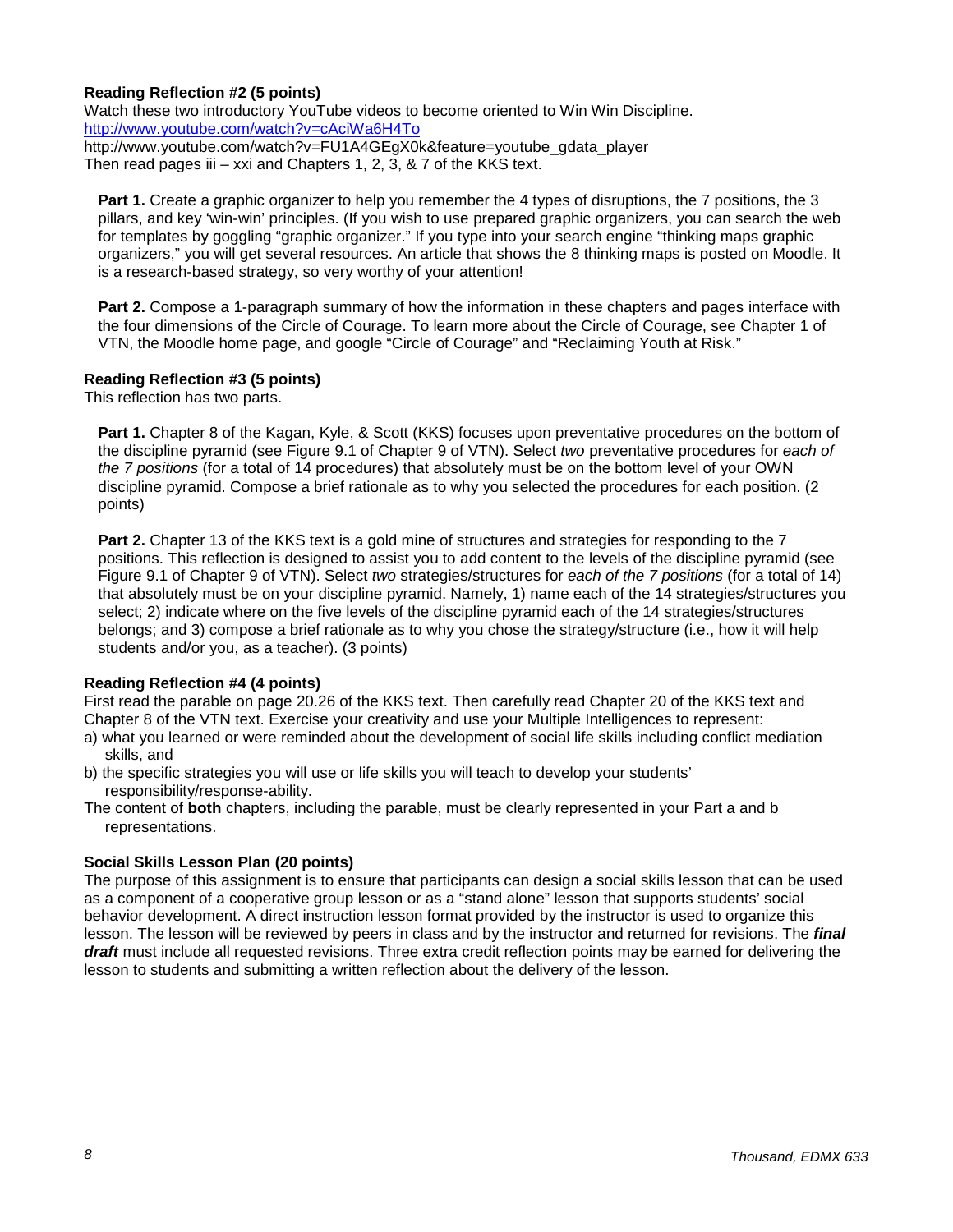# **Jigsaw of CGL 14 Decisions (10 points)**

From VTN Chapter 2, on pages 34 read the two paragraphs under the heading "The Four Phases of Planning and Implementing Formal Cooperative Group Lessons." Also, examine the one-page template for planning a formal cooperative lesson presented as Figure 2.1 on page 35. Your instructor will assign to you a subset of the 14 teacher decisions (i.e., one of six sections - #1 and #2, #3 - #5, #6, #7 - #10, #11 & #12, #13 & #14) to teach to a small group of classmates who do not study your subset of decisions. In preparing to teach, create a 1-page handout that creatively represents what you consider to be the most important things to know and remember. Some decisions include illustrative stories, so be prepared to tell the stories. Make 7 copies of the handout, one each for your small group teammates and one for your instructor. You will have eight to nine minutes to teach your subset of decisions to your teammates. Remember to use all that you know about effective instruction (e.g., checking for understanding, visual representations, effective questioning) in your teaching so it is a lively demonstration of your teaching skills. Bring to class a blank copy of Figure 2.1 (also found as a word document on the course website, named "One-page Cooperative Group Learning Lesson Plan") for taking notes about the sections you do not teaching.

# **PBS Expert Group (10 points)**

The top of Villa, Thousand, and Nevin's *Self-Discipline Pyramid* and Tier 3 of the Response to Intervention School-Wide Positive Behavioral Interventions and Supports Pyramid both include the crafting of Positive Behavior Support (PBS) plans. Chapter 7 "Designing and implementing individualized positive behavior support" of the Snell and Brown *Instruction of Students with Severe Disabilities* (2011) text provides detailed instruction on all aspects of PBS plan development. Because the chapter is very long (42 pages) and dense in content, you will NOT be expected to read the entire chapter, but instead to study and becoming expert in certain aspects of the PBS process that you will then teach to other classmates on the day designated on the class schedule. Everyone will have some shared reading. Experts will have different readings. Both are described below.

# *Reading for Everyone*

On page 258 and 259, you meet Maya and Eric. Read about them both, as they will appear in your expert readings as examples. Starting with the sentence, "Twenty or thirty years ago, Maya most likely would have been placed in a segregated school….," read the introduction to the PBS process on pages 258 through the top of page 262, ending just before the "Conduct Assessment for Creating a Behavior Support Plan" heading. You now are able to answer these 3 questions:

- 1. What is PBS?
- 2. What are the goals of PBS?
- 3. What are each of the five steps of an individualized PBS process?

# *Reading for Expert Group A*

We already know how to use person-centered planning (i.e., MAPs) to get a "vision" for a student and place behavior in a broader context of a student's quality of life needs. Group A will become expert in how to conduct a Functional Behavioral Assessment (FBA) to gather more specific information for a PBS plan. We then will actually do an FBA in class.

Carefully read page 263 through page 275 up to the "Direct Observation" heading. There are 8 pages of text and four pages of sample forms. The forms are helpful, but the process for conducting an FBA is in the text, with examples using Maya and Eric. As you study these pages, you should be able to answer and teach to other classmates the answers to the following questions.

- 1. What are the intended outcomes of an FBA?
- 2. What is the relationship of an FBA and the federal disability law (IDEA 1997 and IDEIA 2004)?
- 3. What are ways for identifying and "operationally defining" (i.e., what it looks and sounds like) a problem behavior? Provide at least one example.
- 4. How does a team develop a hypothesis of the function of a behavior?
- 5. In EDMX 633, we attempt to be more expansive in our functional assessment of a problem behavior's function than described in the text. For example, we consider *Win Win* positions and Process Communication needs). However, there are still always the A-B-Cs! What is the difference between an antecedent condition (or fast trigger) and a setting event (or slow trigger)? How do they work together with antecedents and other information to develop a hypothesis?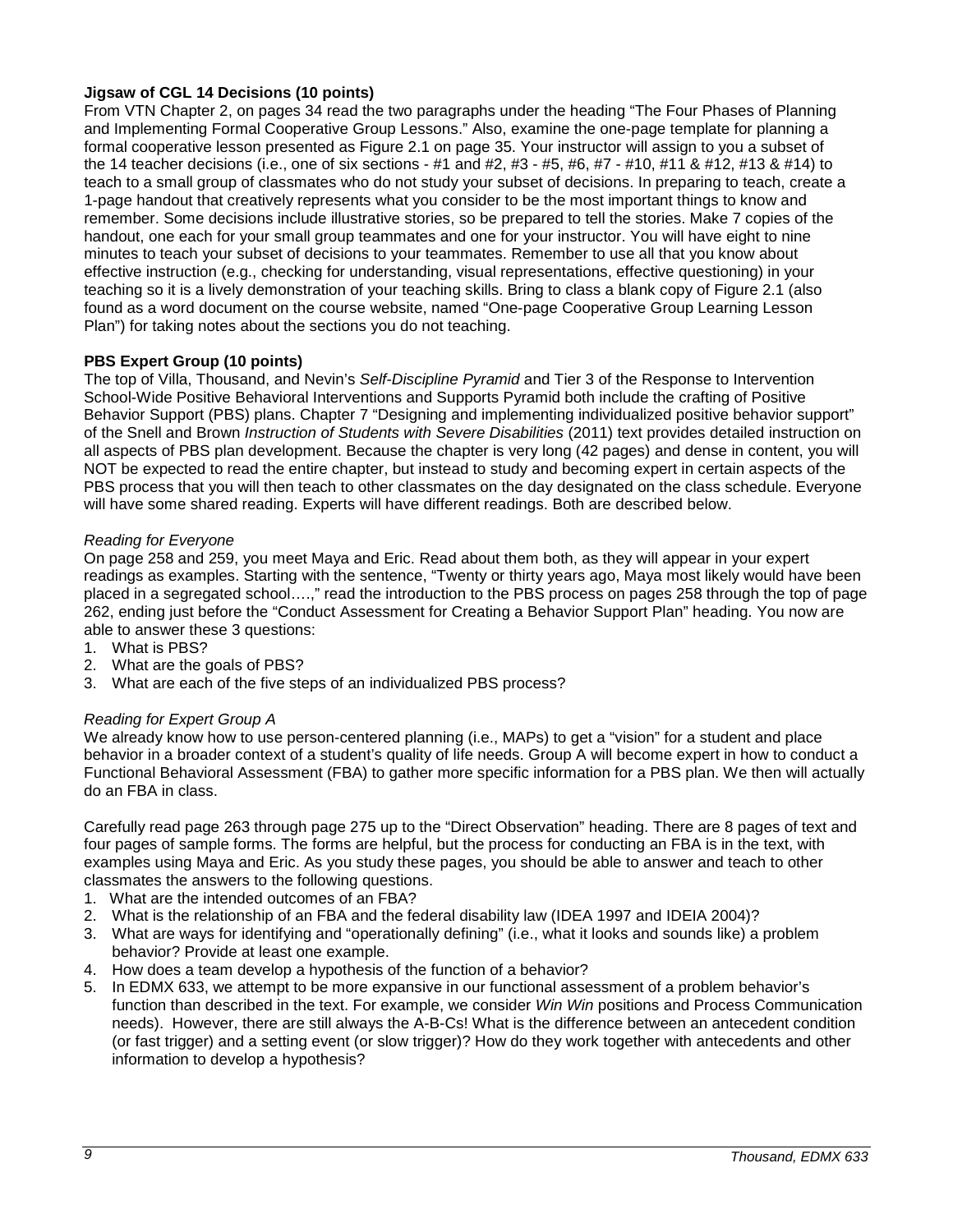# *Reading for Expert Group B*

Expert Group A will teach you about the details of the first four elements of an effective PBS plan. Your job is to learn about and prepare to teach classmates about the other elements of effective PBS plan listed as Items #5 through #10 in Figure 7-10.

Starting with the "Contents of a Written BSP" heading on page 288, carefully read pages 288 through 292 up to the "Extinction" heading. Then go back to page 284 and read about Competing Behavior Analysis (CBA) through to the "Contents of a Written BSP" heading. Resume reading on page 294 at the "Safety or Emergency Intervention Plan" through page 298 up to the "Individual Behavior Support in a whole School Context" heading. The pages include a sample PBS plan that is different from the one that we will use in class, but it illustrates a simple action and evaluation plan on page 297. As you study these pages, you should be able to answer and teach to other classmates the answers to the following questions.

- 1. What are the 10 elements of an effective behavior support plan? What are the details for elements 5 10? **You are only responsible for teaching elements 5 through 10!**
- 2. A competing behavior analysis (CBA) identifies a *desired* and an *alternative replacement* behavior to teach and reinforce that meets the same needs as the behavior of concern. For Eric or Maya, summarize in your own words a) the strategies for making the problem behavior *irrelevant*, *inefficient* or *ineffective* through adjustments of the preventative *setting* and/or *antecedent* strategies, b) the *teaching* strategies for *desired* or *alternative functionally equivalent* behaviors, and c) the consequence strategies. Be sure to use ALL of the information provided on pages 284 – 290. **You are responsible for teaching this content as part of element #7 - Specify the intervention/teaching strategies.**
- 3. In EDMX 632, we learn about assistive technology and augmentative communication approaches to serve as communication vehicles and supports. What does FCT mean and what is the three-step process for engaging in FCT?
- 4. What are the requirements for a well thought out and effective Emergency Intervention Plan?
- 5. On a 5-point Likert scale (1 = Bad, 2 = So So, 3 = Acceptable,  $4 = Good$ ,  $5 = Excell$  and I would want it for myself), rate the PBS plan for Maya presented in Figure 7-11 in terms of the degree to which it is a "good fit" for the behavior and the hypothesized function of Maya's behaviors? What would you add or change? Have at least one suggestion for additions or changes and an accompanying rationale. (Note that there is an error on page 296 where Figure 7-8 is referenced. It should be Figure 7-**9**. There also is a spelling error. Can you find it?)

# *Preparation for Teaching*

In preparing to teach, consider what is most important for your classmates to know and create a handout, a visual, and/or graphic organizer for others to take notes on or fill in. Feel free to use the figures and examples of Maya and Eric that are in the text to illustrate what you are teaching. Make up to 5 copies of the materials for teammates and your instructor. An A Group and a B Group will be partnered for peer tutoring. Your team will have 15 minutes to teach your Expert Group content to another group. As with the Jigsaw of CGL 14 Decisions preparation, be sure to use in your teaching all that you know about effective instruction (e.g., checking for understanding, visual representations, effective questioning), so it is a lively demonstration of your instructional skills.

# **Positive Behavior Support Plan (PBSP) In-Class Design (12 points)**

Using forms provided with the "Austin" pdf from the course website, as a team create a Positive Behavior Support Plan for a student presented in an in-class scenario.

**Note: This is an in-class assignment that cannot be made up, so be sure to be there.**

# **"Credo of Support" Final Exam (9 points)**

The Frisbee Theory: "It seemed as though every time The Bee appeared, people dropped any thoughts of judgment or pretense. People began to **be** with each other instead of **around** each other." (*Intentional Teaming,* p. 56)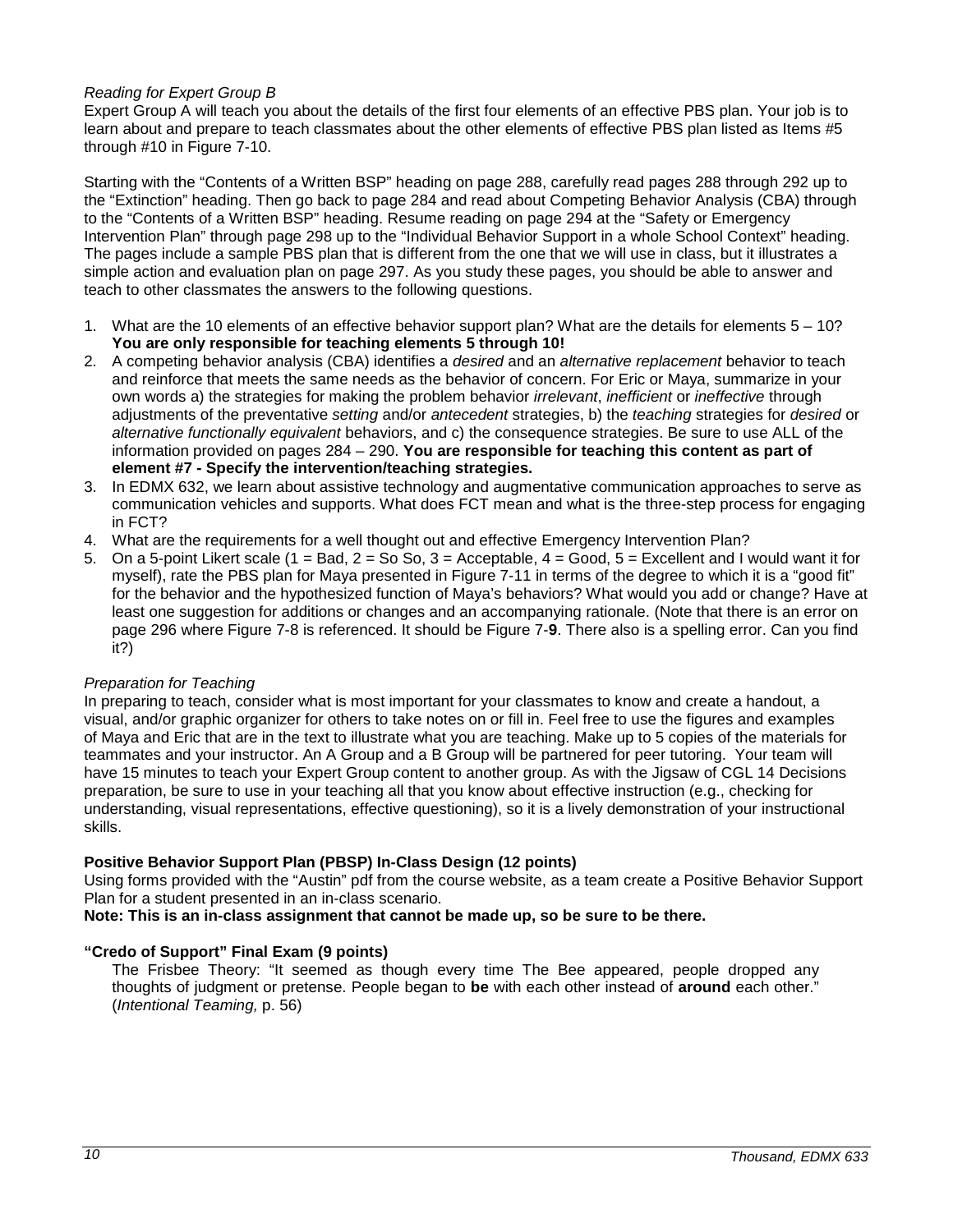Given a reading of pages 52 – 58 of *Intentional* Teaming and Chapter *11: Supporting Peer Relations* from the Snell and Brown (2011) text, a viewing of our Education Specialist graduate's "Fostering Community with Music" and other videos at [http://kidslikeblues.org/Video.html,](http://kidslikeblues.org/Video.html) together with what you have learned about relationship and friendship building, you will create IN CLASS a *Credo of Support* poster, PowerPoint, mobile, live demonstration performance, or other visual/audio product that provides 13 ways in which you, as a teacher, and your students can create **Bee together** opportunities **–** opportunities to develop and maintain **natural social and friendship-potential relations** and facilitate any student with learning or behavior differences being a **valued member of the classroom and school community**. In addition to the 13 *practices* (e.g., assigning a valued role such as "encourager" in a cooperative group lesson; tossing The Bee or inventing and playing a cooperative game on the playground) and/or *principles* (e.g., providing "just enough" support by keeping one-on-one adult contact at a minimum), provide a rationale or "anticipatory set" of why relationship development is important in the curriculum. Provide enough detail so that a naïve consumer could actually use each practice or principle.

Make this appealing and usable! So, include graphics, website citations & links, examples, real objects, pictures, YouTube videos, and anything else that would help a student, teacher, paraeducator, or parent understand your credo! Check to make sure you use "person first" language. Bring any and all materials you might need to create your product to Class Session #15. You may bring prepared materials (e.g., PowerPoint slides), but realize that you will be assigned teammates by your instructor and be given no more than 60 minutes to create a final product to share with the entire class, so your "Bee" might need to be modified to fit your team's collective ideas for the team Credo of Support.

# **MAPs Implementation (25 points)**

The purpose of this assignment is to give you practice applying the assessment skills of Intensive Discovery by obtaining information from the student, family members, and friends in an authentic and person-centered way. To prepare, read pages 59 – 65 of *Intentional Teaming* as an anticipatory set for using the Intensive Discovery process of MAPs with a focus individual. Review the MAPs materials on Moodle and in Chapter 7 of the Villa, Thousand, and Nevin text.

You will conduct a MAPs meeting and develops a "MAPs" report for one focus individual. The ideal focus individual is a student eligible for special education whom you serve. If you are not in clinical practice or are not the service coordinator for such a student, you may need to be creative and identify a person for whom the MAPs process would make a positive contribution to the person's life. For example, do you have a friend with a family member or a youth not eligible for special education who could benefit from Intensive Discovery to plan for the future. Be sure to invite as many significant others (i.e., family members, friends) as possible as well as appropriate professionals to participate in the MAPs process. The more the merrier. Your write up should be comprehensive and must include the following components.

- 1. What was the rationale for choosing this student/person? Describe the person in terms of gender, age, strengths, and any other *relevant* characteristics such as educational needs or living situation. Describe the context of the MAPs session. Who was present? Where did it occur? (Note: Conduct the MAPs session in a comfortable location, such as the individual's home.) (4 points)
- 2. For each of the steps of the process, organize and report in writing the responses to MAPs questions and any other questions you asked. Document the decision-making process used to identify and prioritize needs and goals. Also identify potential next steps. (7 points)
- 3. For the "Plan of Action," recommend specific areas or skills to work on based upon the outcomes of the MAPS process. (9 points)
	- a) Translate the outcomes of the MAPS session into 3 "elegant" IEP-like goals.
	- b) At least one goal must relate to relationships, friendships, and/or social skills. At least one goal must relate to life beyond the current school context (e.g., recreation, daily living, vocational/employment, life in the community, post-secondary life, transition to the next school). All goals must directly relate to an important theme that emerges from the MAPS meeting. (Note: Goals may be set for a sensible timeframe – weeks or months from the meeting – rather than a year, as in an IEP.)
	- c) As on an IEP plan, each goal must have a positively stated (i.e., what the student can do!) present level of performance (**PLOP**)
	- d) For **each** goal, identify at least **two** activities in which the focus person and/or members of the MAPs team will engage between now and the target date of the goal to support the accomplishment of the goal. (These activities are like those on an ITP)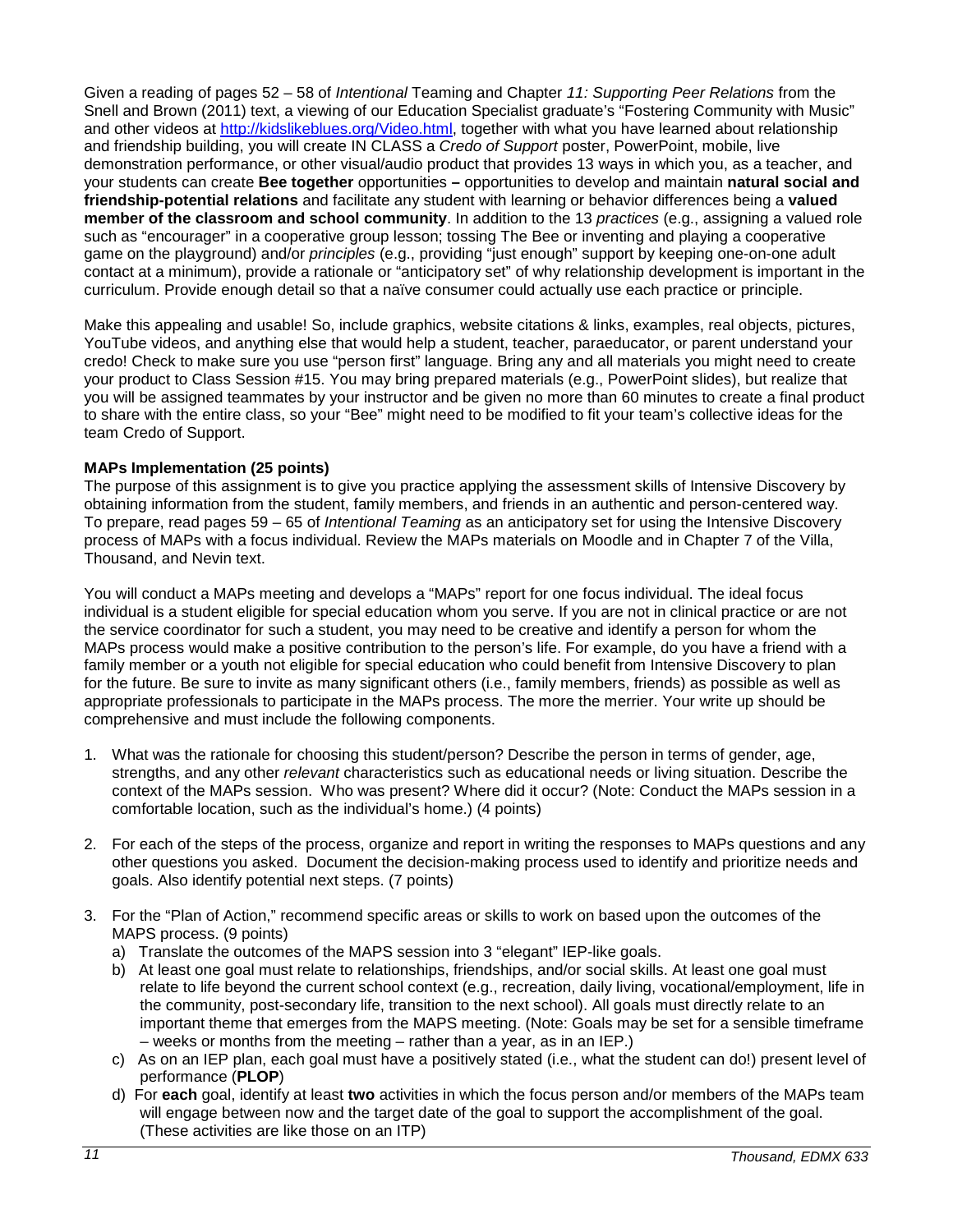- 4. Compose a reflection on the experience that includes all four of the following elements. (4 points)
	- a) your own reaction to the process,
	- b) the reaction of the participants,
	- c) ways in which you would "better" prepare for or conduct a MAPS session in the future, and
	- d) your thoughts, feelings, and opinions regarding your role as an advocate for realizing your students' dreams through person-centered and student-led planning in IEP development and futures planning.

#### **Criteria for Evaluation (See rubric and also consider the following):**

- Completeness and organization of information requested. Includes a title page, a section for each of the steps of the MAPS as well as the report described in items 1 - 4 above.
- Sensitivity and respect for student and family.
- Evidence of input and feedback from MAPS participants (e.g., photo of the MAPS posters and a written summary of the contents of each poster, direct quotes of participant reactions).
- Word-processed and appropriate use of standard English, grammar, spelling, and mechanics (1 point)

### **High School Special Education: Implications of IDEIA and More (20 points)**

Every Education Specialist is expected to understand the unique aspects and challenges of supporting high school-aged youth with special education needs, even if s/he does not work at the secondary level. Develop these understandings through this self-directed field experience.

A minimum requirement is that you spend the equivalent of a full school day in one or more high schools, shadowing one or more special education staff members, interviewing students and staff, attending after-school events, and observing classes which students attend. You must shadow a special educator who is serving in a Resource Specialist role and not as a teacher serving primarily students with moderate and severe disabilities. (You will have an opportunity to do this in another course.) Since you will not be observing a particular student, you will not need specific permission for observations. But you will need to have signatures from your host teacher(s). Remember, in all of your note taking and in any written product describing your high school experiences, you are to maintain confidentiality and not refer to a student by name.

The protocol for arranging for a visit is to call the school's coordinator of special education and introduce yourself and the purposes of the visitation. When you arrive at the school, be sure to have with you your time sheet, letter of introduction, and printed web pages required of this assignment. A day-long visitation is preferred. If this is not an option, you may visit the same site on two or more days. Visits to multiple sites also have distinct advantages, as you can see and compare how different campuses approach the same issues.

If you wish to visit a high school with a partner, please do so, as long as it meets with advance approval of your host special education personnel AND your EDMX 633 instructor. Crowds draw attention away from instruction, so group size is limited to two people. If you visit with a peer, identify your partner in your report. As a guest, at all times behave in your most professional and courteous manner. Reserve any verbal critiques for the assignment's reflection.

What will you look for and what will you ask? Eight (8) questions directly relate to IDEIA 2004 demands in the roles of educators, students, and teachers. You are to ask questions, observe, and otherwise "fact find" (i.e., use web resources) in order to obtain responses to these questions that are *comprehensive and complete*. Keep your eyes open, ask students to describe their experiences as well. What you see may or may not "match" what you are told.

#### Your write up has *three* components.

The *first* component is comprised of the eight responses, with each response being at least approximately one page in length.

The *second* component is your in depth analysis of the practices observed at this high school site, based upon the question responses and observation. Please address all 4 of the following areas:

- **STRENGTHS**
- CONCERNS
- QUESTIONS I STILL HAVE
- RECOMMENDATIONS FOR IMPROVEMENT (YOU MUST HAVE AT LEAST 2.)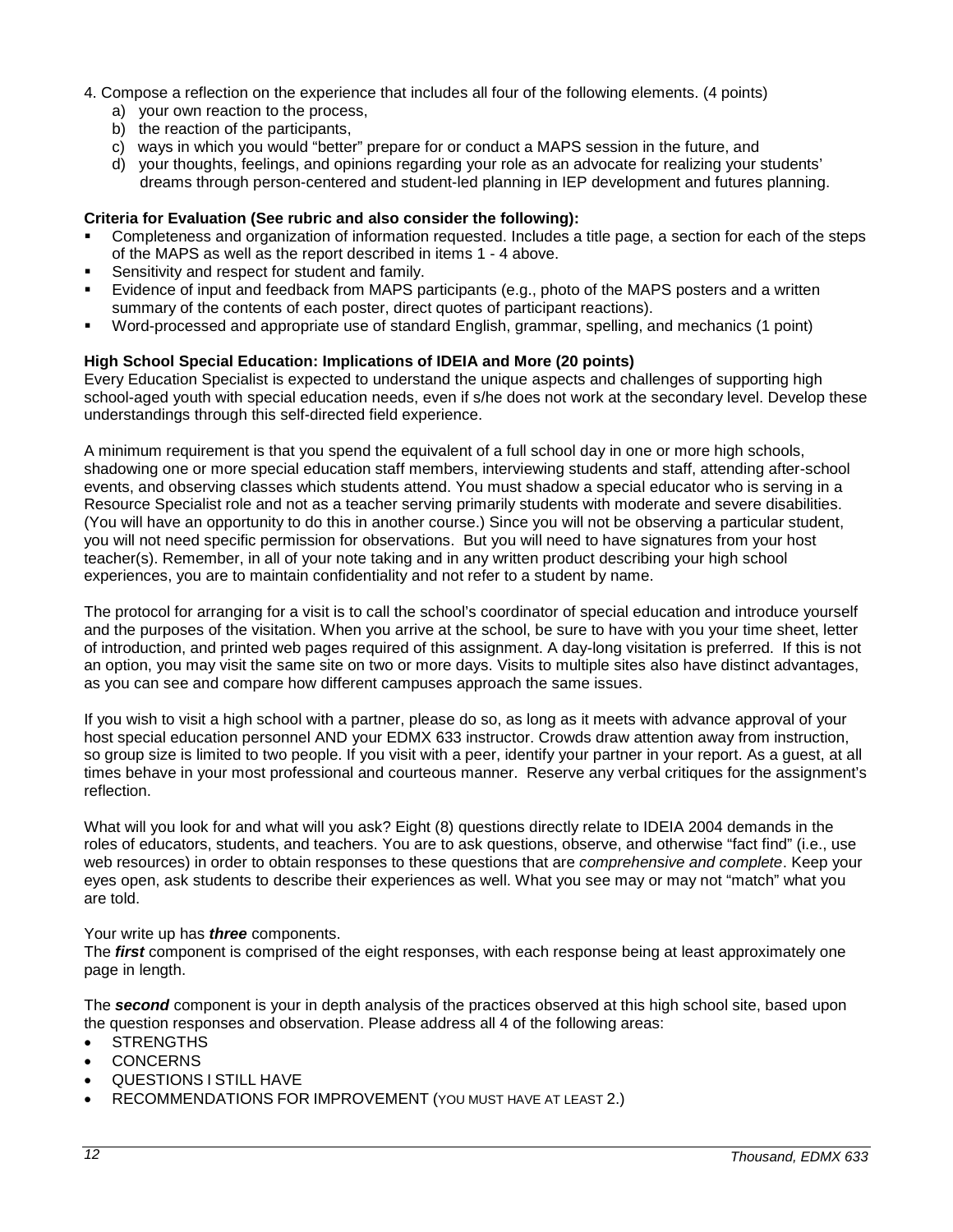The *third* component is the time sheet with signatures from the hosts for each day and time period of the visitation(s). You cannot get credit for this assignment without this!

This is your professional development experience, so enjoy it and set it up in a way that meets your needs!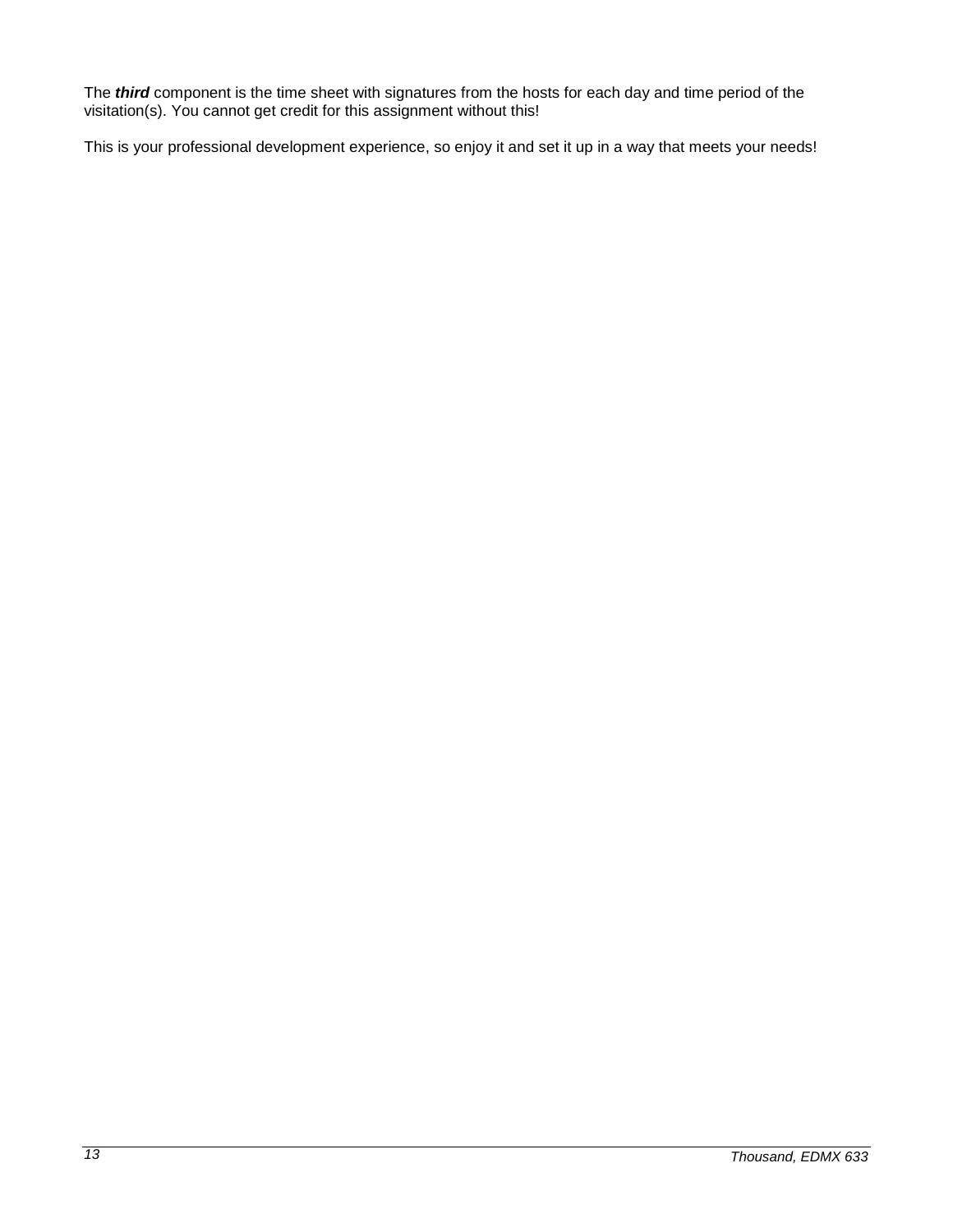

# **HIGH SCHOOL EXPERIENCE FIELDWORK TIME SHEET**

<span id="page-13-0"></span>Since you will receive a credential as a K-12 special education professional, a critical part of your special education clinical experience involves spending a significant amount of time with learners across the grades K-12. In this experience, you are to eight (8) hours of observation and participation in one or more high school settings. A letter of introduction follows. Take this with you to the school or schools you visit. Phone the coordinator of special education services for the building (which may be the principal, assistant principal, a special education department chair, or a school-based coordinator) to make specific arrangements for the visitations. This may be the principal, assistant principal, a special education department chair, or a school-based coordinator. It is a "best practice" to meet your host teacher(s) face-to-face in advance to arrange a schedule. This, of course, may not be possible, due to time constrains. Be sure to have the host teacher(s) sign this time sheet for each time block that you are involved in school activities.

**Turn in this time sheet along with your written responses for this assignment** to your EDMX 633 instructor. You cannot get credit for this assignment without this timesheet being signed by host teachers, so be sure to bring it with you whenever you visit your high school site(s).

|      |                 |                                      |                              | Semester _________________________               |                                 |
|------|-----------------|--------------------------------------|------------------------------|--------------------------------------------------|---------------------------------|
|      |                 |                                      |                              |                                                  |                                 |
|      |                 |                                      |                              | Site Sp. Ed. Coordinator _______________________ |                                 |
|      |                 | Host Teacher _______________________ |                              | Host Teacher _______________________________     |                                 |
| Date | Arrival<br>Time | Departure<br>Time                    | <b>Total Time</b><br>at Site | <b>Activities Observed</b>                       | Teacher/Host<br><b>Initials</b> |
|      |                 |                                      |                              |                                                  |                                 |
|      |                 |                                      |                              |                                                  |                                 |
|      |                 |                                      |                              |                                                  |                                 |
|      |                 |                                      |                              |                                                  |                                 |
|      |                 |                                      |                              |                                                  |                                 |
|      |                 |                                      |                              |                                                  |                                 |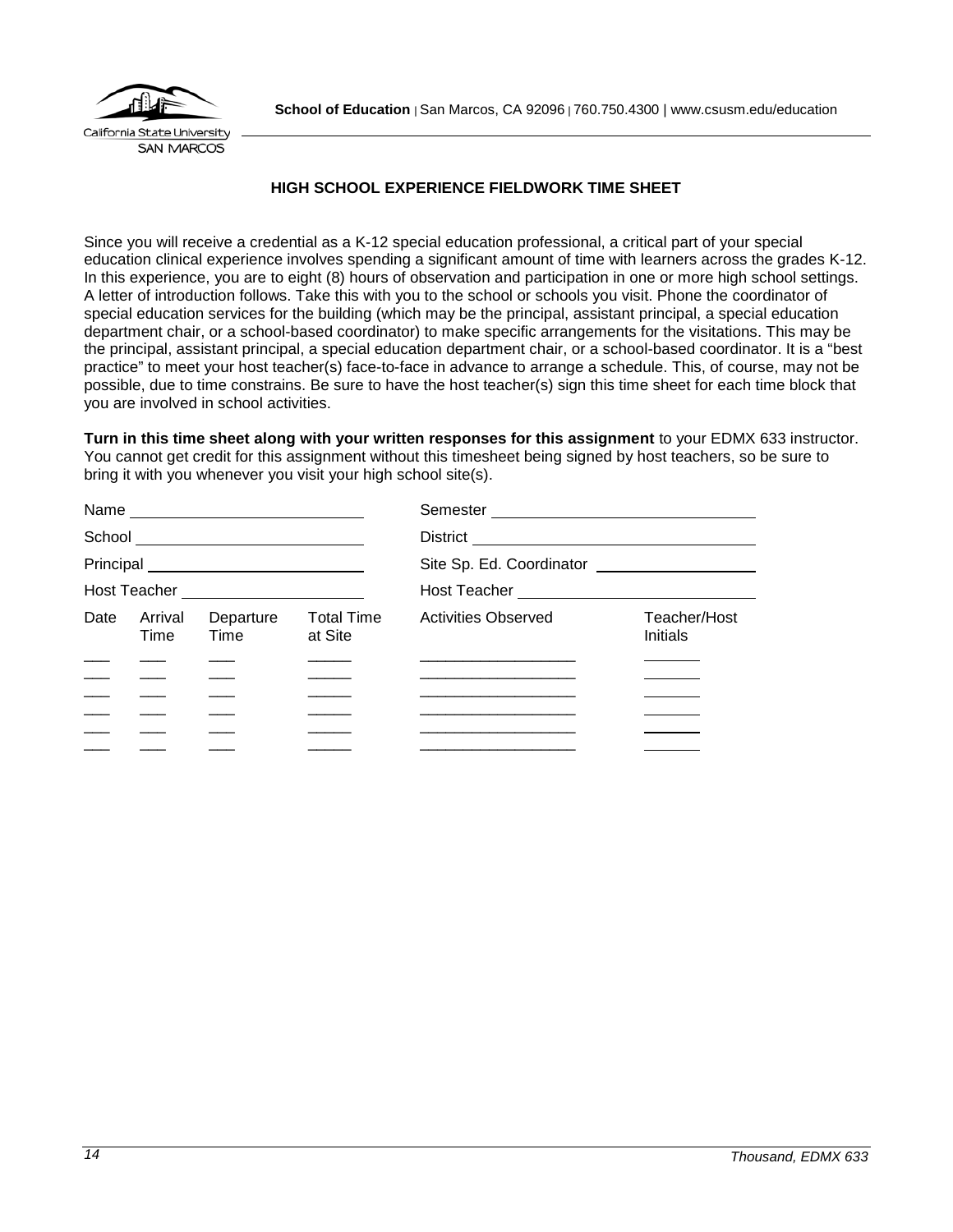

# Dear Principal and Special Education Staff,

An important special education field experience for all Cal State San Marcos Mild/Moderate and Moderate/Severe Education Specialist credential candidates is to spend time in a variety of special education settings. Since special education service delivery at the high school level can be significantly different from service delivery in elementary settings, it is critical that credential candidates have a chance to a) talk with and shadow high school special educators, b) observe in general education classrooms in which students with disabilities are supported, c) observe and interact with students with a wide range of disabilities, and d) learn about the policies and procedures including transition planning.

It would be greatly appreciated if one or more of our credential candidates could spend eight hours under the guidance and management of one or more of your special education faculty engaged in the activities described above. Candidates could spend an entire day on campus (during, before, and/or after school hours); or observations could be spread across two or more days. This is up to the discretion of the credential candidate' hosts.

The credential program faculty and staff hope that this is an experience that your faculty and staff find interesting and valuable. As the program coordinator, I extend the university's thanks for your continued support of the professional development of educators in the San Diego area and the CSU San Marcos credential programs, in particular. If you have any questions or concern, please e-mail me at jthousan@csusm.edu.

Respectfully,

# *Jacqueline Thousand*

Dr. Jacqueline Thousand, Coordinator Special Education Credential and Graduate Programs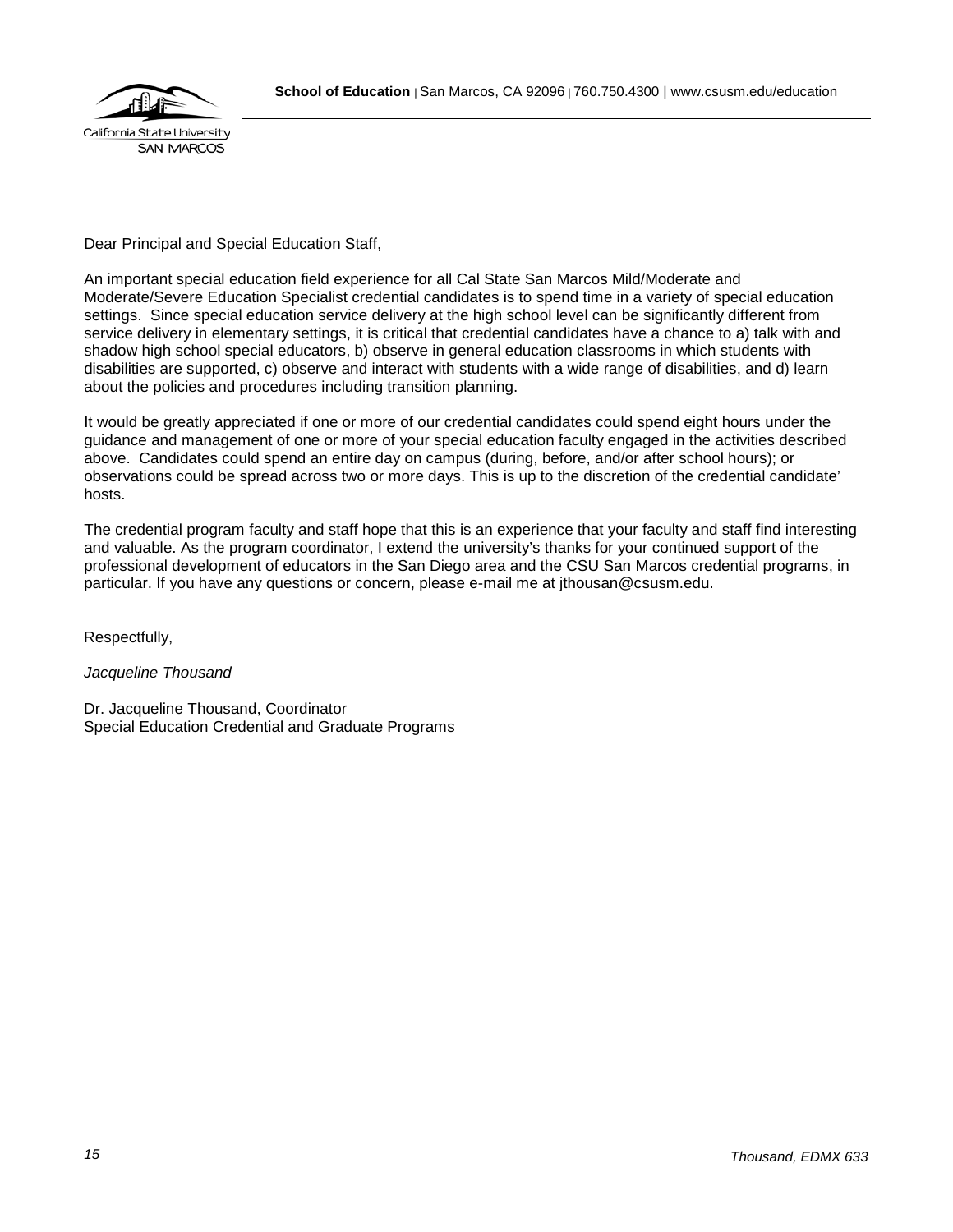# **IDEIA High School Questions**

<span id="page-15-0"></span>1) Why did you choose to become a special educator at the secondary level? What do you perceive as the unique challenges of working with teens, as they finish their last years in the public school system? What unique characteristics do secondary special educators need to possess and demonstrate? What energizes you day-to-day and week-to-week in your job as a secondary educator?

For the following questions, also ask *"How would you improve this practice?*

2) a) What do you and your school do to get *classroom teachers* **actively involved** in the daily, weekly, and/or monthly **planning for accommodations and modifications** for a student who has an IEP? b) What arrangements are made so that *classroom teachers* may **actively participate** in students' I**EP meetings**?

c) In what ways do you ensure regular *communication* with *classroom teachers* (e.g., check ins, coteaching) in order to coordinate curriculum and instruction?

- 3) What are specific ways you and your school facilitate *parent* participation in **IEP meetings** and IEP **goal development**? What are your **home-school communication** strategies?
- 4) In what ways do you and your special education faculty **teach** and **coach** students to *actively participate in and lead* their own IEP meeting?
- 5) a) Please describe in as much detail as possible how students are engaged in developing their own Individual Transition Plans **(ITPs)** by age 16?

b) Please provide examples of at least three *transition goals* and accompanying *activities* that might typically appear on an ITP.

c) In the Making Action Plans (MAPs) futures planning process, a student's support team explores the dreams, fears, strengths, and aspirations of the student and his team members? As part of the ITP planning process, In what ways do you, at this school, explore the **dreams, fears, strengths,** and **aspirations** of your students and their friends and family?

- 6) Please describe in as much detail as possible the process for **e***ducating* (and informing) students about their *age of majority rights* by age 17? What materials do you use to teach them about these rights? What direct instruction do you offer to ensure understanding of their rights?
- 7) At [www.cde.ca.gov/ta/tg/hs/accmod.asp](http://www.cde.ca.gov/ta/tg/hs/accmod.asp) please locate, download, carefully read, and print the *Q&A About Test Variations* document to learn of how a student can receive a diploma with approved variations and the 2012 *Testing Variations, Accommodations, and Modifications* document to learn of the approved accommodations and modifications that can be provided on the CAHSEE for students with IEP or Section 504 plans. **With both documents in hand**, show the documents to your host and ask:
	- a) What test *accommodations* are commonly used at this high school?
	- b) What test *modifications* are commonly used at this high school?
	- c) What process(es) do you use to determining if an *accommodation* or a *modification* is included in a student's IEP?
	- d) Please describe your school's and district's process for requesting a CAHSEE *waiver* for a student with an IEP or a Section 504 plan who takes the CAHSEE with a *modification*?
- **8)** Go to [www.cde.ca.gov/ta/tg/hs/cahseefaqexempt.asp](http://www.cde.ca.gov/ta/tg/hs/cahseefaqexempt.asp) and see that until July 1, 2012 *EC* Section 60852.3 provided an exemption from the CAHSEE requirement as a condition of receiving a diploma of graduation for eligible students with disabilities who have IEP or Section 504 plans. **This has been extended through July 2015. With this document in hand, ask your hosts:** 
	- a) "How is this provision being implemented for this year's graduates and past graduates?" and
	- b) "What are any challenges or successes you are experiencing for students because of this CAHSEE exemption for diploma attainment?"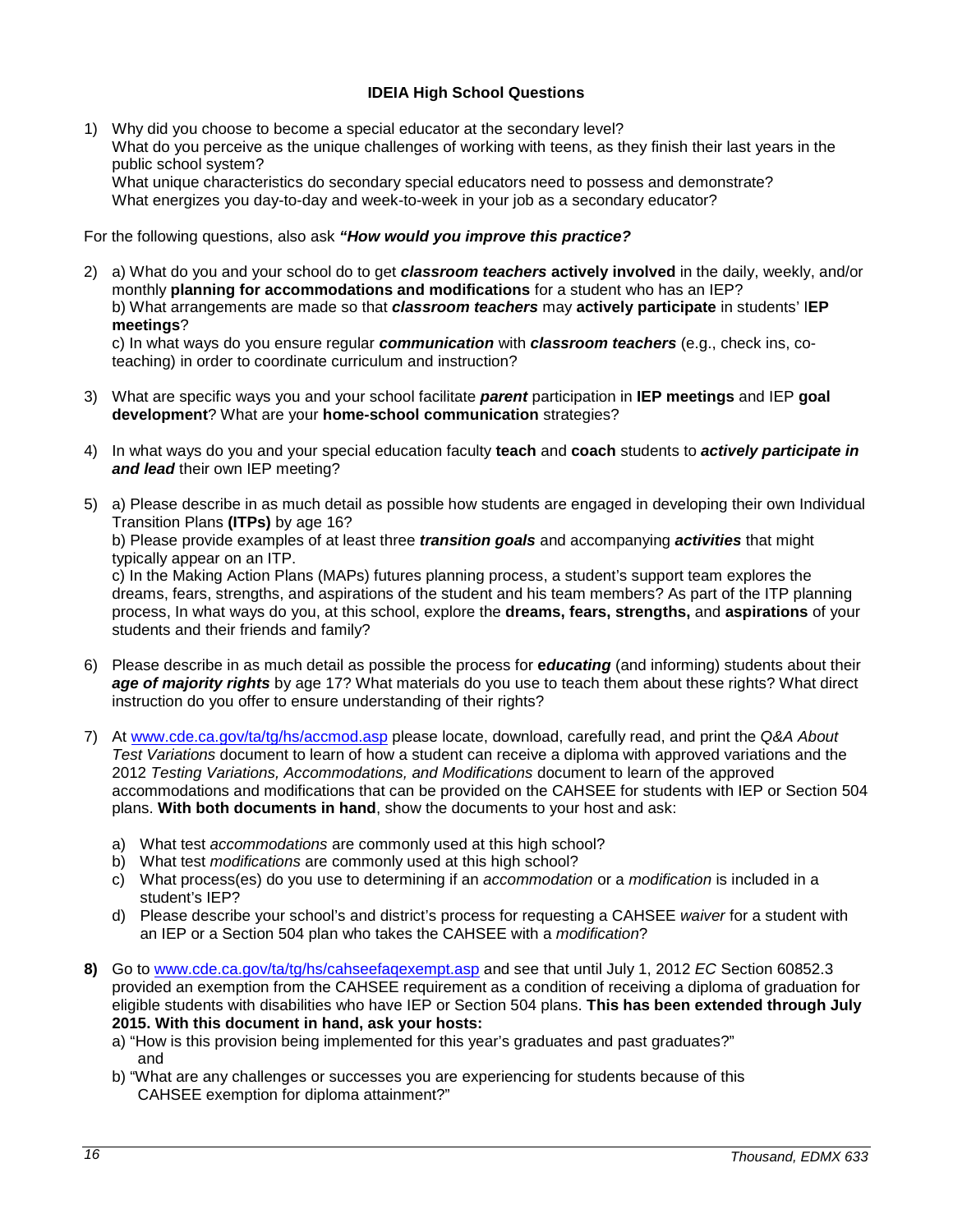# **EDMX 633 Tracking Form**

<span id="page-16-0"></span>

| <b>Weekly Class Attendance and Participation</b> |                              |                          |                                      |             | 75 points                  |                 |
|--------------------------------------------------|------------------------------|--------------------------|--------------------------------------|-------------|----------------------------|-----------------|
| Class #1                                         |                              | (5 points)               |                                      |             |                            |                 |
| Class #2                                         |                              | (5 points)               |                                      |             |                            |                 |
| Class #3                                         |                              | (5 points)               |                                      |             |                            |                 |
| Class #4                                         |                              | (5 points)               |                                      |             |                            |                 |
| Class #5                                         | (5 points)                   |                          |                                      |             |                            |                 |
| Class #6                                         | $\frac{1}{2}$ (5 points)     |                          |                                      |             |                            |                 |
| Class #7                                         | $\frac{1}{\sqrt{5}}$ points) |                          |                                      |             |                            |                 |
| Class #8                                         | $\frac{1}{\sqrt{5}}$ points) |                          |                                      |             |                            |                 |
| Class #9                                         | $\frac{1}{\sqrt{5}}$ points) |                          |                                      |             |                            |                 |
| Class $#10$                                      | $\frac{1}{\sqrt{5}}$ points) |                          |                                      |             |                            |                 |
| Class #11                                        |                              | $\frac{1}{1}$ (5 points) |                                      |             |                            |                 |
| Class #12                                        |                              | $\frac{1}{2}$ (5 points) |                                      |             |                            |                 |
| Class $#13$                                      |                              |                          | (5 points) DOUBLE CLASS (SAME NIGHT) |             |                            |                 |
| Class #14                                        |                              |                          | (5 points) DOUBLE CLASS (SAME NIGHT) |             |                            |                 |
| Class #15                                        |                              | (5 points)               |                                      |             |                            |                 |
|                                                  |                              |                          |                                      |             |                            |                 |
| <b>Reading Reflections</b>                       |                              |                          |                                      |             |                            | 19 points       |
| Reflection #1                                    | (5 points)                   |                          |                                      |             |                            |                 |
| Reflection #2                                    | (5 points)                   |                          |                                      |             |                            |                 |
| Reflection #3                                    | (5 points)                   |                          |                                      |             |                            |                 |
| Reflection #4                                    | (4 points)                   |                          |                                      |             |                            |                 |
| <b>Optional Extra Credit</b>                     | (3 points)                   |                          |                                      |             |                            |                 |
| <b>Assignments</b>                               |                              |                          |                                      |             |                            | 106 points      |
| High School IDEIA Observation and Interview      |                              |                          |                                      |             | (20 points)                |                 |
| Social Skills Lesson Plan                        |                              |                          |                                      |             |                            | (20 points)     |
| Jigsaw of CGL 14 Decisions                       |                              |                          |                                      |             | (10 points)                |                 |
| PBS Plan Expert Group                            |                              |                          |                                      |             |                            |                 |
| Behavior Support Plan - IN CLASS DESIGN          |                              |                          |                                      |             | (10 points)<br>(12 points) |                 |
| Credo of Support Final Exam                      |                              |                          |                                      |             |                            |                 |
| <b>MAPS (Signature Assignment)</b>               |                              |                          |                                      |             | (25 points)                | $(09$ points)   |
|                                                  |                              |                          |                                      |             |                            |                 |
| <b>TOTAL POINTS</b>                              |                              |                          |                                      |             |                            | 200 maximum     |
| <b>Grading Scale (in percentages)</b>            |                              |                          |                                      |             |                            |                 |
| A: 93-100<br>A-: 90-92                           | B+: 88-89                    |                          | $B: 83-86$                           | $B-: 80-82$ |                            | $C_{+}$ : 78-79 |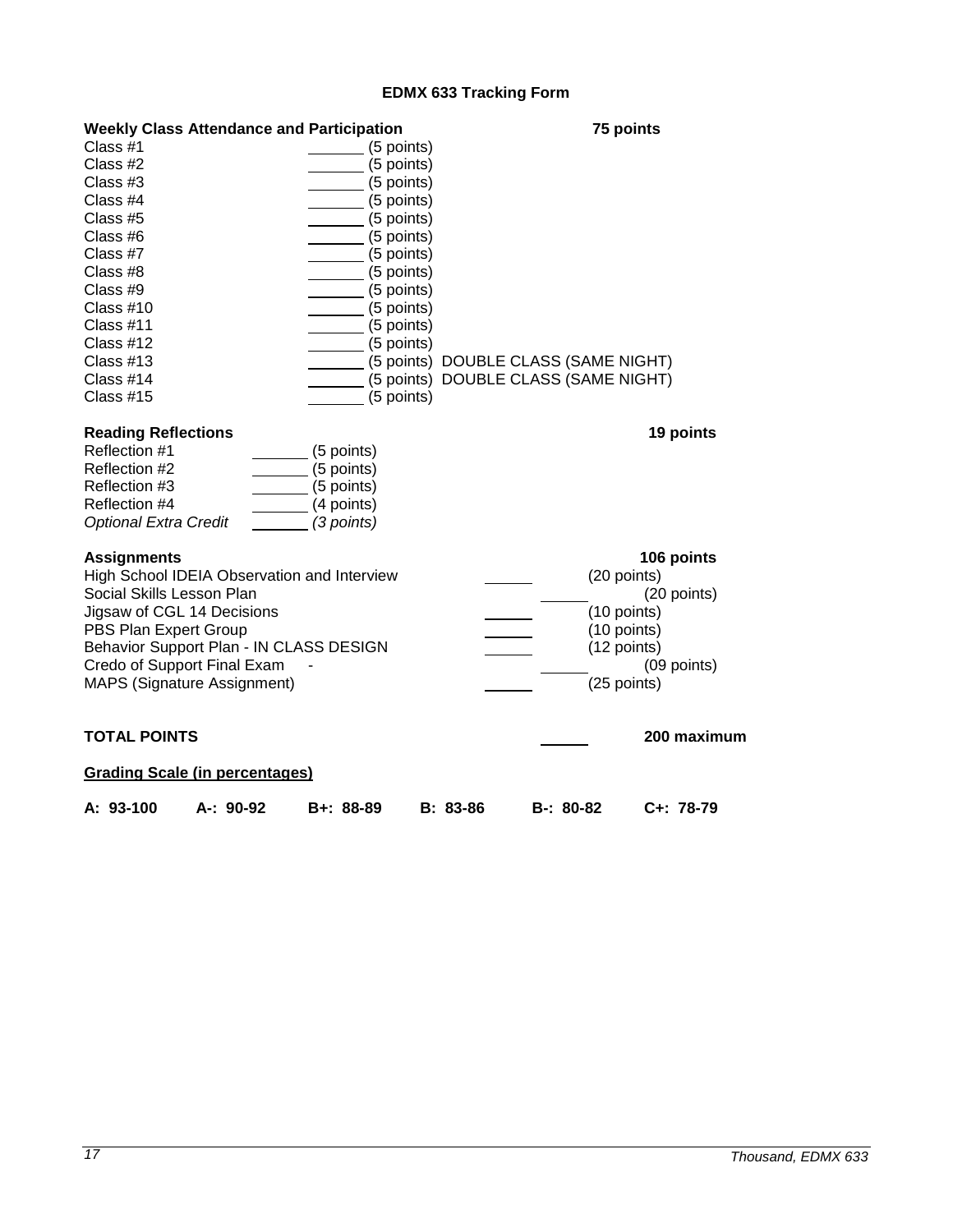# <span id="page-17-0"></span>**V. COURSE FEATURES AND PROFESSIONAL REQUIREMENTS**

### <span id="page-17-1"></span>1. **Person-First Language.**

"Person-first" language (e.g., "Student with Down syndrome" rather than "Down syndrome student") must be used throughout all written and oral assignments and discussions.

#### <span id="page-17-2"></span>2. **Moodle Use and Class Preparation.**

Examine the course Moodle website at least twice weekly for messages and newly posted materials and resources. Download materials needed for each class *prior* to class and bring to class all required resources.

#### <span id="page-17-3"></span>3. **Written Work.**

Word-process and keep and electronic copy of all written work. You will want these for your records and use as professional portfolio entries.

### <span id="page-17-4"></span>4. **Timeliness.**

Complete and submit all assignments on the due dates for full credit. If you have extraordinary circumstances that impact completion of your assignments or have questions or concerns, please contact the instructor(s) immediately.

### <span id="page-17-5"></span>5. **Participation.**

Participate actively in class discussions and group activities and demonstrate positive interpersonal skills with classmates, the instructors, and guests.

### <span id="page-17-6"></span>6. **Peer Buddy.**

Select at least two class "buddies" ensure you receive handouts and information if you miss class.<br>Buddy's Name:<br>e-mail: Buddy's Name: Thone: Ender Phone: Ender Phone: Ender Phone: e-mail:<br>Buddy's Name: Ender Phone: Ender Phone: E-mail: Buddy's Name:

### <span id="page-17-7"></span>7. **TaskStream Enrollment and Postings.**

The School of Education uses TaskStream to manage candidates' TPE, clinical practice, signature assignment, and disposition assessments. Candidates must be enrolled in TaskStream throughout the Mild/Moderate and Moderate/Severe Education Specialist program(s). Enrollment fees are paid by going to [www.taskstream.com](http://www.taskstrem.com/) and registering for at least one year. Concurrent candidates and candidates completing both the Mild/Moderate and Moderate/Severe credentials should enroll for at least two years. After enrolling, access the Education Specialist program - *Prelim Mild/Mod & Mod/Sev Ed Spec Credential 2013* - by going to your home page, finding the Self-Enrollment area and clicking the *Enter Code* button. Then enter *edspecialist*  as the program code. If this is the correct program, click the *Enroll* button. The Education Specialist program now will show up on your TaskStream home page when you log in. Be sure to remember your own exact enrollment name and password.

# <span id="page-17-8"></span>8. **Assessment of Professional Dispositions.**

Assessing a candidate's dispositions within a professional preparation program recognizes that teaching and working with learners of all ages requires not only specific content knowledge and pedagogical skills, but also positive attitudes about multiple dimensions of the profession. The School of Education has identified six dispositions – social justice and equity, collaboration, critical thinking, professional ethics, reflective teaching and learning, and life-long learning - and developed an assessment rubric. For each disposition, there are four levels of performance - *unacceptable*, *approaches target, meets target*, and *meets advanced target*. The rubric for the levels of performance offers measurable behaviors and examples for each disposition. The assessment of dispositions includes a self-assessment by the candidate and is designed to provide candidates with ongoing feedback for their growth in professional disposition. Candidates are expected to meet the level of *meets target* during the program. Please find the Education Specialist Profession Dispositions at<http://www.csusm.edu/education/ClinicalPractice/HandbookSPED.html>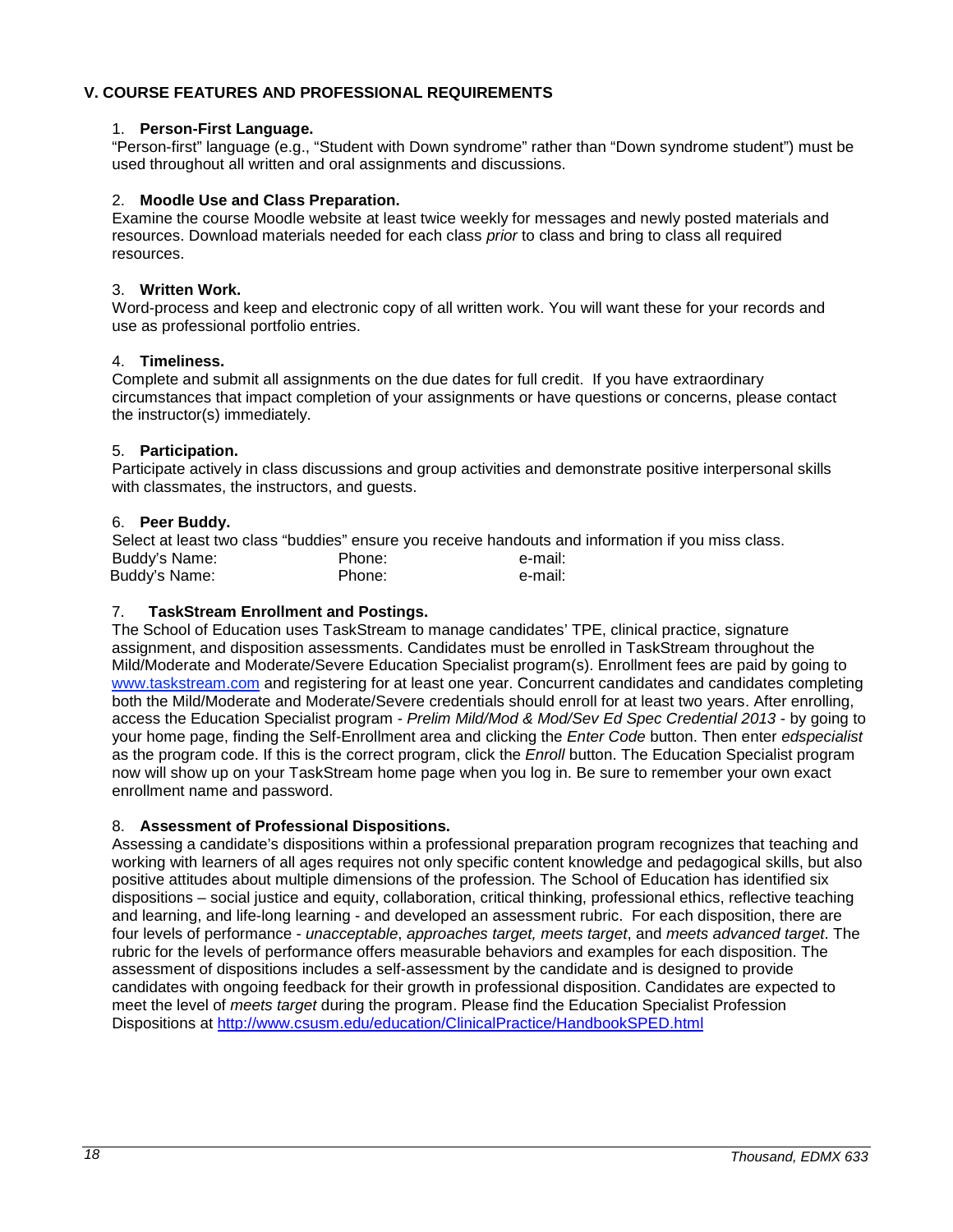### <span id="page-18-0"></span>9. **Academic Honesty and Plagiarism Policy.**

"Students will be expected to adhere to standards of academic honesty and integrity, as outlined in the Student Academic Honesty Policy. All written work and oral presentation assignments must be original work. All ideas/materials that are borrowed from other sources must have appropriate references to the original sources. Any quoted material should give credit to the source and be punctuated with quotation marks.

Students are responsible for honest completion of their work including examinations. There will be no tolerance for infractions. If you believe there has been an infraction by someone in the class, please bring it to the instructor's attention. The instructor reserves the right to discipline any student for academic dishonesty in accordance with the general rules and regulations of the university. Disciplinary action may include the lowering of grades and/or the assignment of a failing grade for an exam, assignment, or the class as a whole."

Incidents of Academic Dishonesty will be reported to the Dean of Students. Sanctions at the University level may include suspension or expulsion from the University.

### <span id="page-18-1"></span>**Plagiarism:**

As an educator, it is expected that each candidate will do his/her own work, and contribute equally to group projects and processes. Plagiarism or cheating is unacceptable under any circumstances. If you are in doubt about whether your work is paraphrased or plagiarized see the Plagiarism Prevention for Students website [http://library.csusm.edu/plagiarism/index.html.](http://library.csusm.edu/plagiarism/index.html) If there are questions about academic honesty, please consult the University catalog.

### <span id="page-18-2"></span>10. **University Academic Writing Requirement.**

This course ensures that the university's minimum 2,500-word per course writing requirement is met through the course assignments, reflections, and postings for Education Specialist standards assigned to this course.

### <span id="page-18-3"></span>11. **Graduate Writing Requirements.**

The California State University maintains a Graduation Writing Assessment Requirement (GWAR) for master's candidates. This requirement must be achieved prior to Advancement to Candidacy. A master's candidate will satisfy the graduate writing requirement by receiving a passing score on a written product as assessed with the GWAR rubric. Toward the goal of providing opportunity for graduate students in the School of Education to satisfy the writing requirement, papers in graduate classes are expected to adhere to writing and format style guidelines described in the sixth edition of the *Publication Manual of the American Psychological Association* (aka, *APA Manual*). This manual is a required across all graduate-level (600-level) courses.

#### <span id="page-18-4"></span>12. **Students with Disabilities Requiring Reasonable Accommodations.**

Students must be approved for services by providing appropriate and recent documentation to the Office of Disable Student Services (DSS). This office is located in Craven Hall 4300, and can be contacted by phone at (760) 750-4905, or TTY (760) 750-4909. Students authorized by DSS to receive reasonable accommodations should meet with their instructor during office hours or, in order to ensure confidentiality, in a more private setting.

#### <span id="page-18-5"></span>13. **Authorization to Teach English Learners.**

This credential program has been specifically designed to prepare teachers for the diversity of languages often encountered in California public school classrooms. The authorization to teach English learners is met through the infusion of content and experiences within the credential program, as well as additional coursework. Students successfully completing this program receive a credential with authorization to teach English learners.